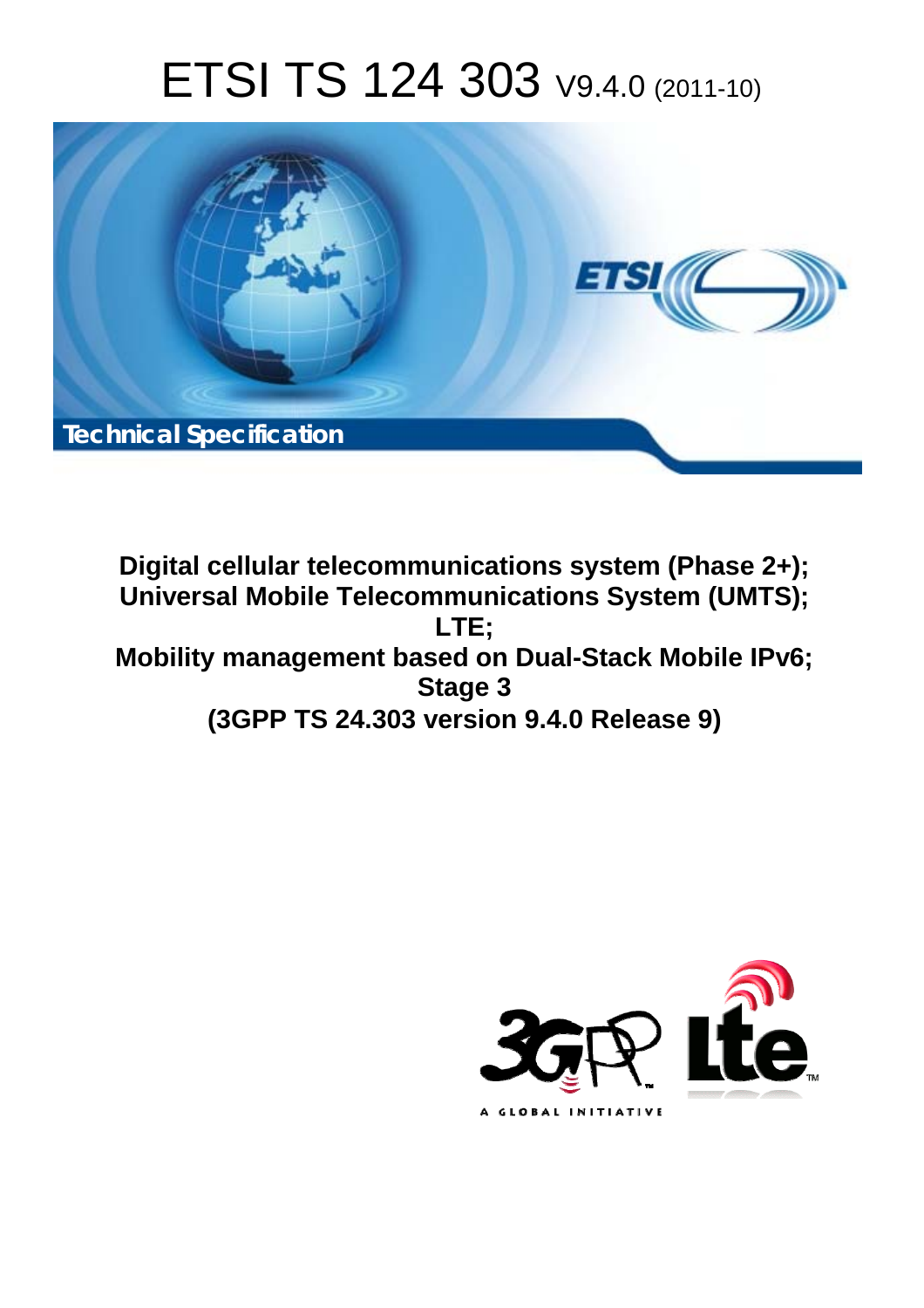Reference RTS/TSGC-0124303v940

> Keywords GSM,LTE,UMTS

#### *ETSI*

#### 650 Route des Lucioles F-06921 Sophia Antipolis Cedex - FRANCE

Tel.: +33 4 92 94 42 00 Fax: +33 4 93 65 47 16

Siret N° 348 623 562 00017 - NAF 742 C Association à but non lucratif enregistrée à la Sous-Préfecture de Grasse (06) N° 7803/88

#### *Important notice*

Individual copies of the present document can be downloaded from: [http://www.etsi.org](http://www.etsi.org/)

The present document may be made available in more than one electronic version or in print. In any case of existing or perceived difference in contents between such versions, the reference version is the Portable Document Format (PDF). In case of dispute, the reference shall be the printing on ETSI printers of the PDF version kept on a specific network drive within ETSI Secretariat.

Users of the present document should be aware that the document may be subject to revision or change of status. Information on the current status of this and other ETSI documents is available at <http://portal.etsi.org/tb/status/status.asp>

If you find errors in the present document, please send your comment to one of the following services: [http://portal.etsi.org/chaircor/ETSI\\_support.asp](http://portal.etsi.org/chaircor/ETSI_support.asp)

#### *Copyright Notification*

No part may be reproduced except as authorized by written permission. The copyright and the foregoing restriction extend to reproduction in all media.

> © European Telecommunications Standards Institute 2011. All rights reserved.

**DECT**TM, **PLUGTESTS**TM, **UMTS**TM and the ETSI logo are Trade Marks of ETSI registered for the benefit of its Members. **3GPP**TM and **LTE**™ are Trade Marks of ETSI registered for the benefit of its Members and of the 3GPP Organizational Partners.

**GSM**® and the GSM logo are Trade Marks registered and owned by the GSM Association.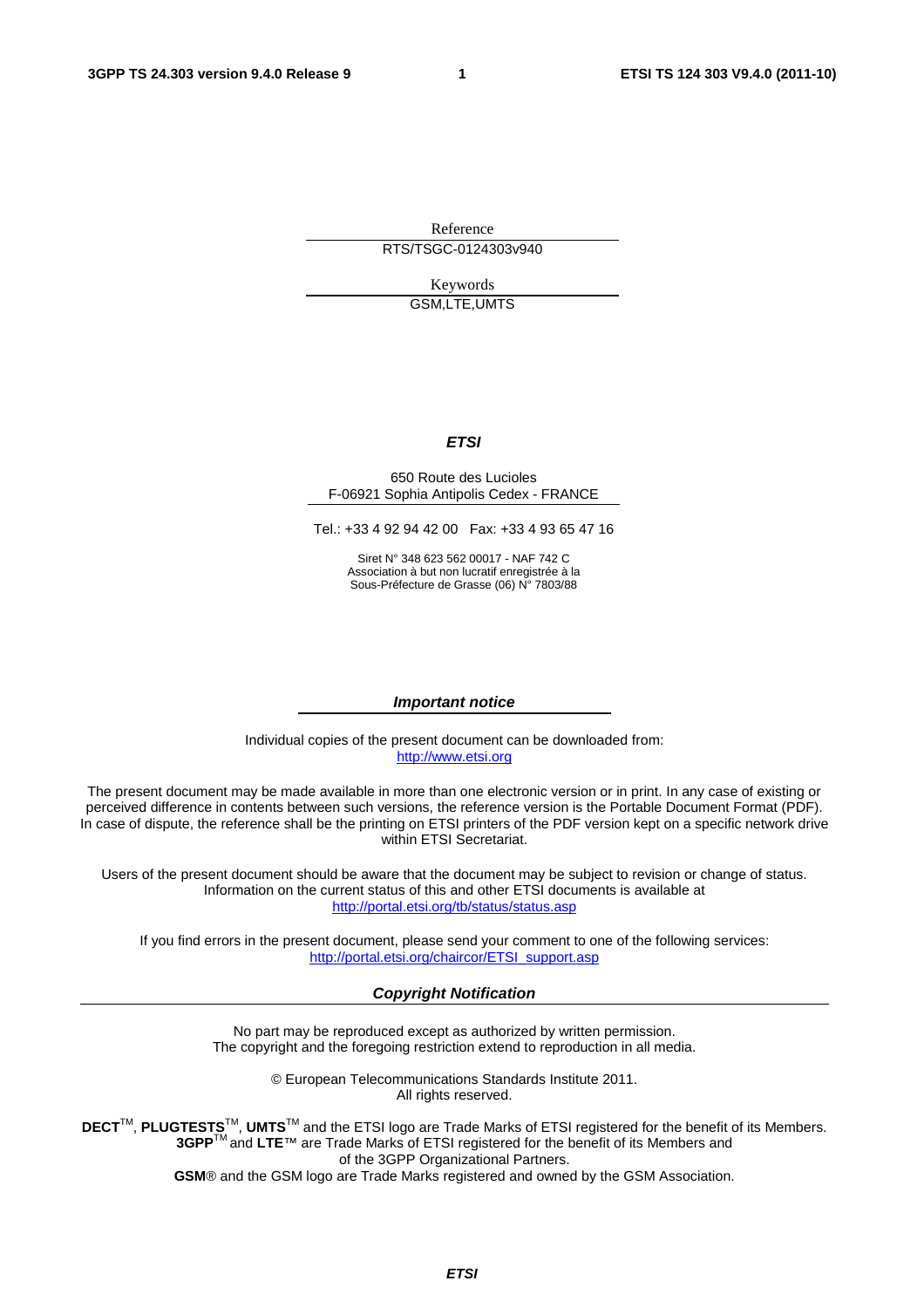### Intellectual Property Rights

IPRs essential or potentially essential to the present document may have been declared to ETSI. The information pertaining to these essential IPRs, if any, is publicly available for **ETSI members and non-members**, and can be found in ETSI SR 000 314: *"Intellectual Property Rights (IPRs); Essential, or potentially Essential, IPRs notified to ETSI in respect of ETSI standards"*, which is available from the ETSI Secretariat. Latest updates are available on the ETSI Web server ([http://ipr.etsi.org\)](http://webapp.etsi.org/IPR/home.asp).

Pursuant to the ETSI IPR Policy, no investigation, including IPR searches, has been carried out by ETSI. No guarantee can be given as to the existence of other IPRs not referenced in ETSI SR 000 314 (or the updates on the ETSI Web server) which are, or may be, or may become, essential to the present document.

### Foreword

This Technical Specification (TS) has been produced by ETSI 3rd Generation Partnership Project (3GPP).

The present document may refer to technical specifications or reports using their 3GPP identities, UMTS identities or GSM identities. These should be interpreted as being references to the corresponding ETSI deliverables.

The cross reference between GSM, UMTS, 3GPP and ETSI identities can be found under [http://webapp.etsi.org/key/queryform.asp.](http://webapp.etsi.org/key/queryform.asp)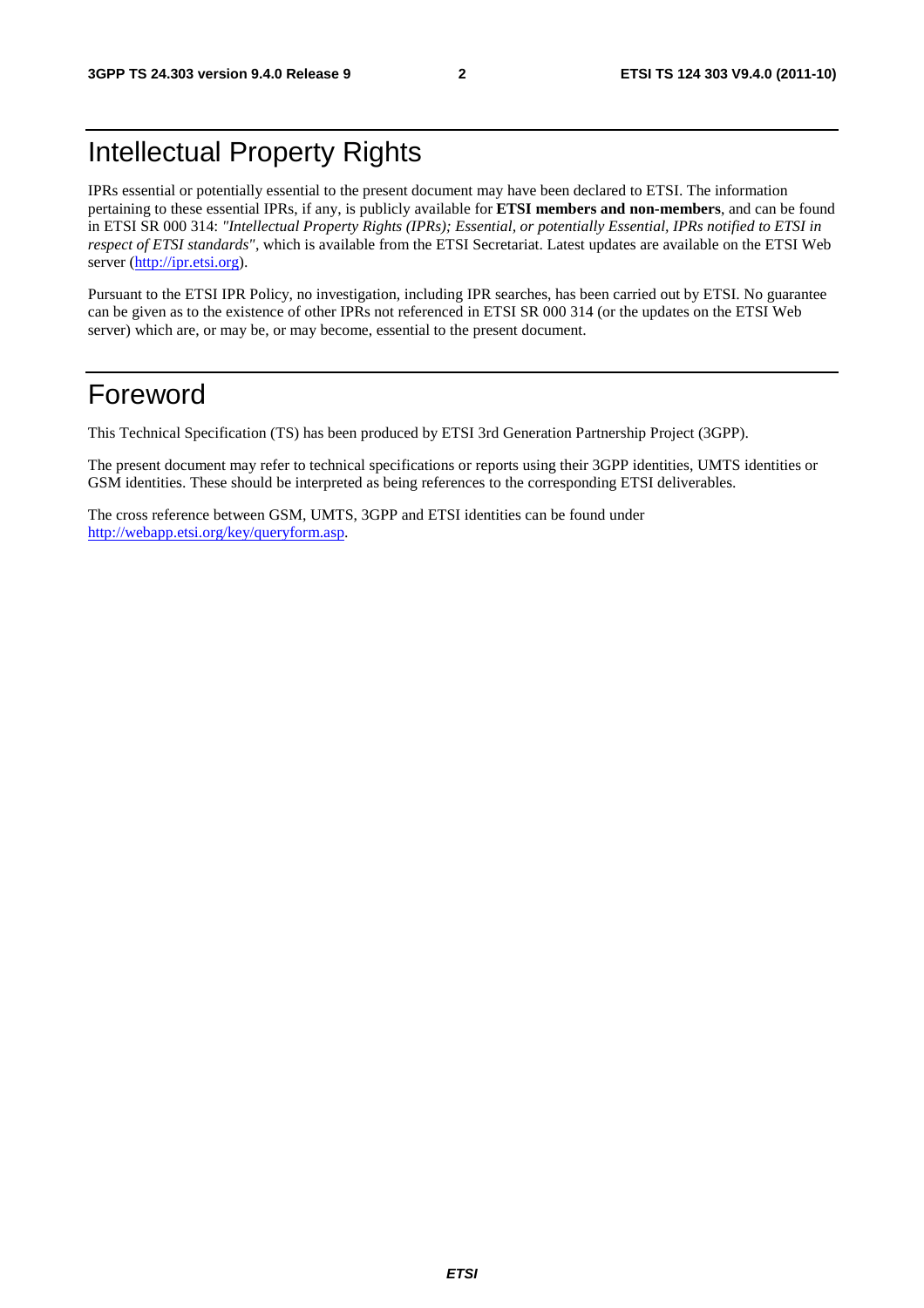$\mathbf{3}$ 

### Contents

| 1                      |                                                                              |  |
|------------------------|------------------------------------------------------------------------------|--|
| 2                      |                                                                              |  |
| 3                      |                                                                              |  |
| 3.1                    |                                                                              |  |
| 3.2                    |                                                                              |  |
| 4                      |                                                                              |  |
| 4.1                    |                                                                              |  |
| 4.2                    |                                                                              |  |
| 4.3                    |                                                                              |  |
| 5                      |                                                                              |  |
| 5.1                    |                                                                              |  |
| 5.1.1                  |                                                                              |  |
| 5.1.2                  |                                                                              |  |
| 5.1.2.1                |                                                                              |  |
| 5.1.2.1.1              |                                                                              |  |
| 5.1.2.1.2              |                                                                              |  |
| 5.1.2.1.3<br>5.1.2.1.4 |                                                                              |  |
| 5.1.2.1.5              |                                                                              |  |
| 5.1.2.2                |                                                                              |  |
| 5.1.2.3                |                                                                              |  |
| 5.1.2.4                |                                                                              |  |
| 5.1.3                  |                                                                              |  |
| 5.1.3.1                | Security association establishment and IPv6 Home Network Prefix assignment13 |  |
| 5.1.3.2                |                                                                              |  |
| 5.1.3.3                |                                                                              |  |
| 5.2                    |                                                                              |  |
| 5.2.1<br>5.2.2         |                                                                              |  |
| 5.2.2.1                |                                                                              |  |
| 5.2.2.2                |                                                                              |  |
| 5.2.2.3                |                                                                              |  |
| 5.2.2.4                |                                                                              |  |
| 5.2.3                  |                                                                              |  |
| 5.2.3.1                |                                                                              |  |
| 5.2.3.2                |                                                                              |  |
| 5.2.3.3                |                                                                              |  |
| 5.3                    |                                                                              |  |
| 5.3.1<br>5.3.2         |                                                                              |  |
| 5.3.3                  |                                                                              |  |
| 5.4                    |                                                                              |  |
| 5.4.1                  |                                                                              |  |
| 5.4.2                  |                                                                              |  |
| 5.4.2.1                |                                                                              |  |
| 5.4.2.2                |                                                                              |  |
| 5.4.3                  |                                                                              |  |
| 5.4.3.1                |                                                                              |  |
| 5.4.3.2                |                                                                              |  |
| 5.5                    |                                                                              |  |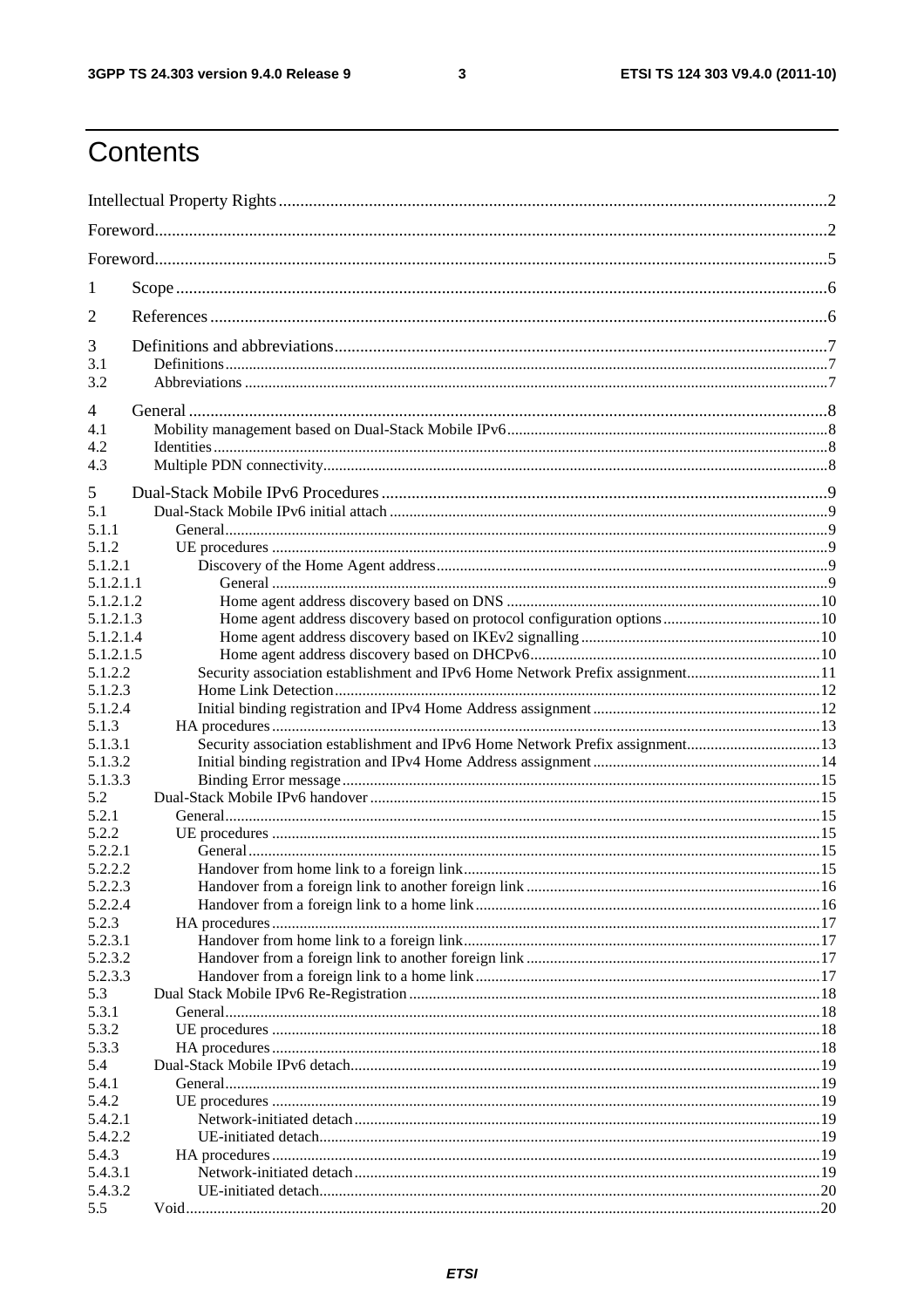$\overline{\mathbf{4}}$ 

|                                | <b>Annex A (normative):</b>   |  |
|--------------------------------|-------------------------------|--|
| A.1                            |                               |  |
| A.2<br>A.2.1<br>A.2.2<br>A.2.3 |                               |  |
| A.3<br>A.3.1<br>A.3.2          |                               |  |
| A.4<br>A.4.1<br>A.4.2          |                               |  |
| A.5<br>A.5.1<br>A.5.2          |                               |  |
| A.6<br>A.6.1<br>A.6.2          |                               |  |
| A.7                            |                               |  |
| B.1                            | <b>Annex B (normative):</b>   |  |
|                                | <b>Annex C</b> (informative): |  |
|                                |                               |  |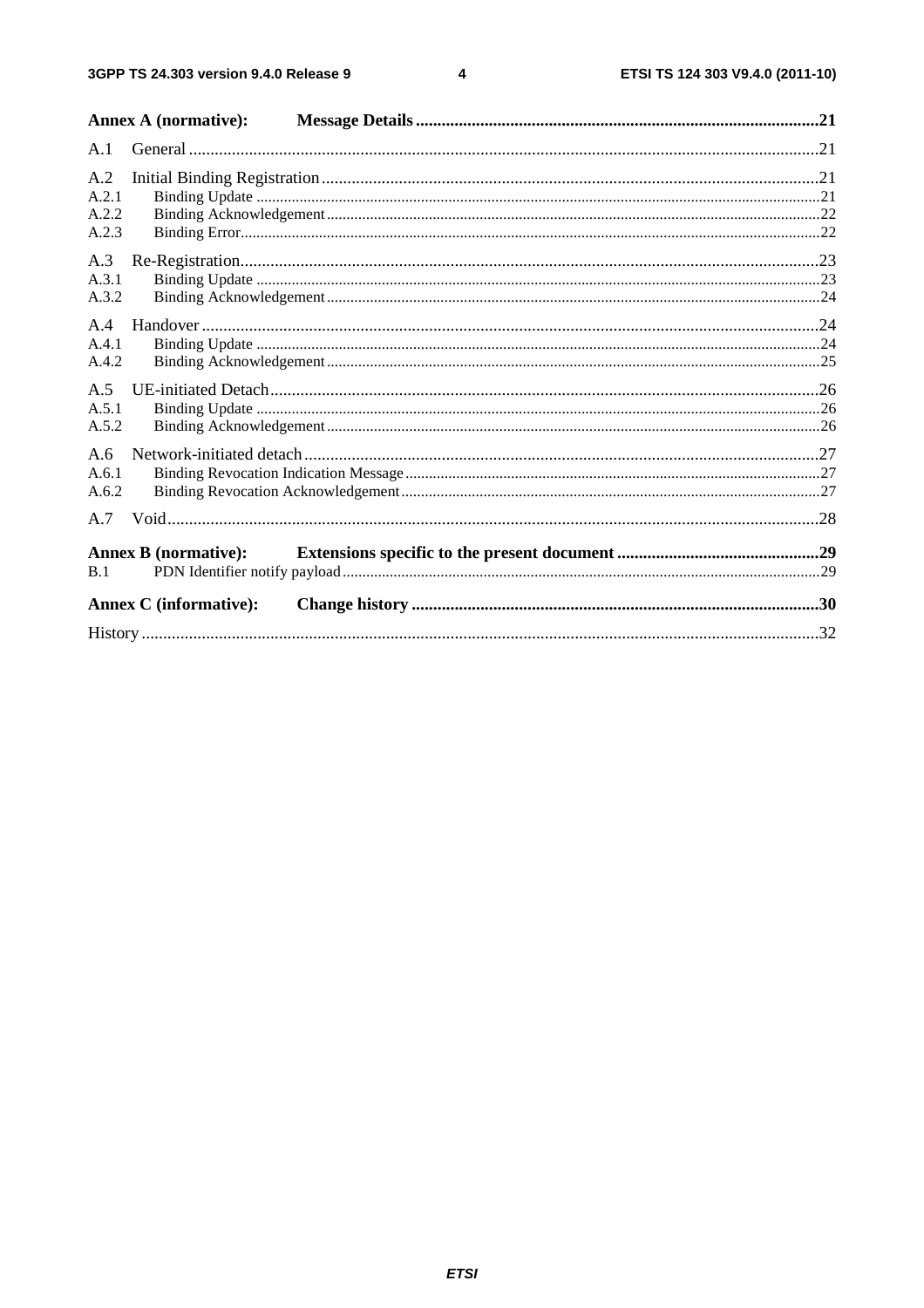### Foreword

This Technical Specification has been produced by the 3<sup>rd</sup> Generation Partnership Project (3GPP).

The contents of the present document are subject to continuing work within the TSG and may change following formal TSG approval. Should the TSG modify the contents of the present document, it will be re-released by the TSG with an identifying change of release date and an increase in version number as follows:

Version x.y.z

where:

- x the first digit:
	- 1 presented to TSG for information;
	- 2 presented to TSG for approval;
	- 3 or greater indicates TSG approved document under change control.
- y the second digit is incremented for all changes of substance, i.e. technical enhancements, corrections, updates, etc.
- z the third digit is incremented when editorial only changes have been incorporated in the document.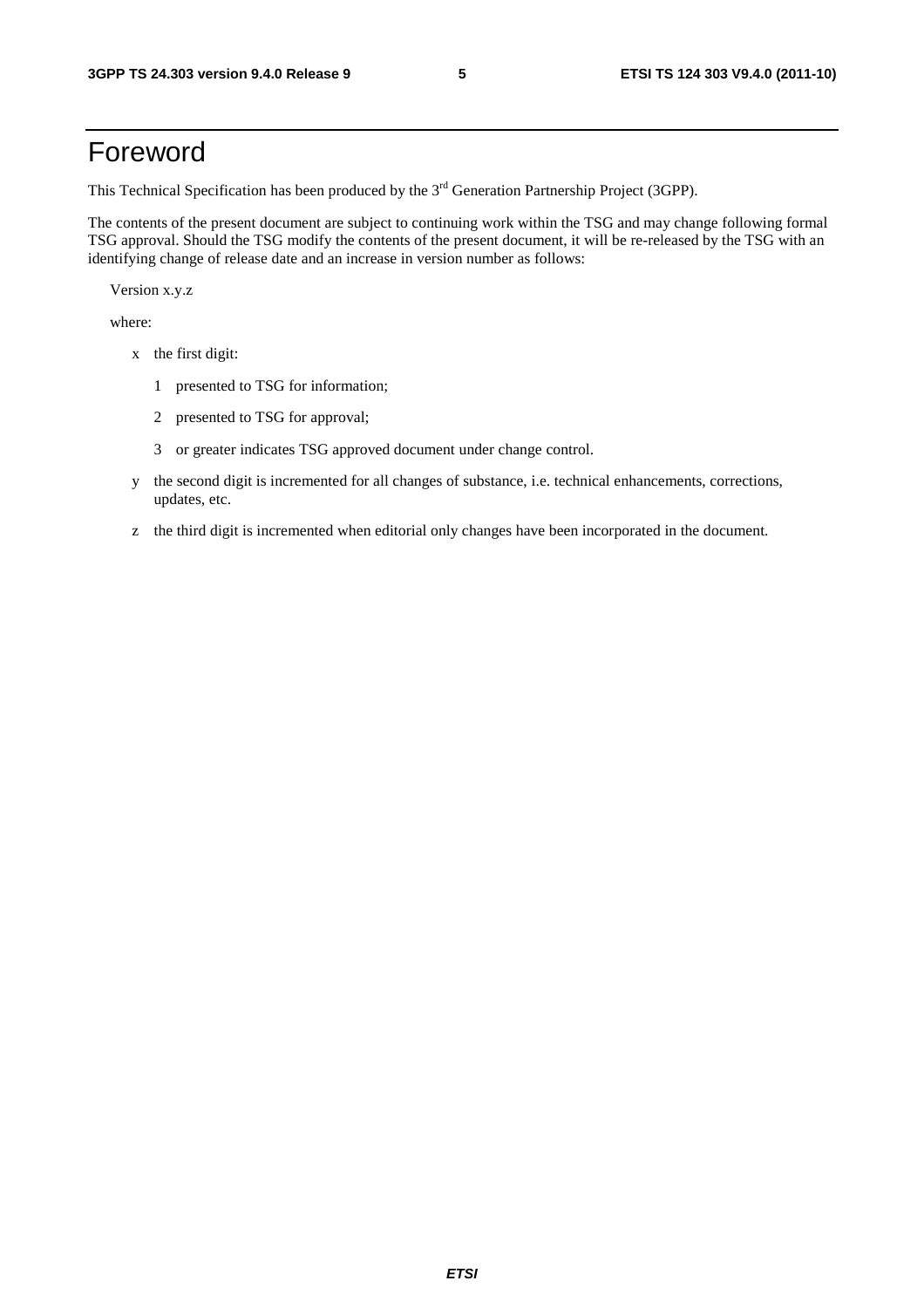### 1 Scope

The present document specifies the signalling procedures for accessing the 3GPP Evolved Packet Core network and handling the mobility between 3GPP and non-3GPP accesses via the S2c reference point defined in 3GPP TS 23.402 [3].

The present document is applicable to the User Equipment (UE) and the network node implementing the Home Agent functionality.

In addition the present document specifies the procedures used for the DSMIPv6 Home Agent discovery, for bootstrapping the DSMIPv6 security association between the UE and the Home Agent and for managing the DSMIPv6 tunnel. The specification of these procedures is compliant to IETF RFCs.

DSMIPv6 procedures can be used independently of the underlying access technology.

### 2 References

The following documents contain provisions which, through reference in this text, constitute provisions of the present document.

- References are either specific (identified by date of publication, edition number, version number, etc.) or non-specific.
- For a specific reference, subsequent revisions do not apply.
- For a non-specific reference, the latest version applies. In the case of a reference to a 3GPP document (including a GSM document), a non-specific reference implicitly refers to the latest version of that document *in the same Release as the present document*.
- [1] 3GPP TR 21.905: "Vocabulary for 3GPP Specifications".
- [2] IETF RFC 5555 (June 2009): "Mobile IPv6 support for dual stack Hosts and Routers (DSMIPv6)".
- [3] 3GPP TS 23.402: "Architecture Enhancements for non-3GPP accesses".
- [4] IETF RFC 4877 (April 2007): "Mobile IPv6 Operation with IKEv2 and the Revised IPsec Architecture".
- [5] Void.
- [6] IETF RFC 3775 (June 2004): "Mobility Support in IPv6".
- [7] Void.
- [8] Void.
- [9] Void.
- [10] IETF RFC 5026 (October 2007): "Mobile IPv6 bootstrapping in split scenario".
- [11] IETF RFC 4303 (December 2005): "IP Encapsulating Security Payload (ESP)".
- [12] draft-ietf-mip6-hiopt-17.txt (May 2008): "DHCP Options for Home Information Discovery in MIPv6".

Editor's note: The above document cannot be formally referenced until it is published as an RFC.

- [13] IETF RFC 3736 (April 2004): "Stateless Dynamic Host Configuration Protocol (DHCP) Service for IPv6".
- [14] IETF RFC 4306 (December 2005): "Internet Key Exchange (IKEv2) Protocol".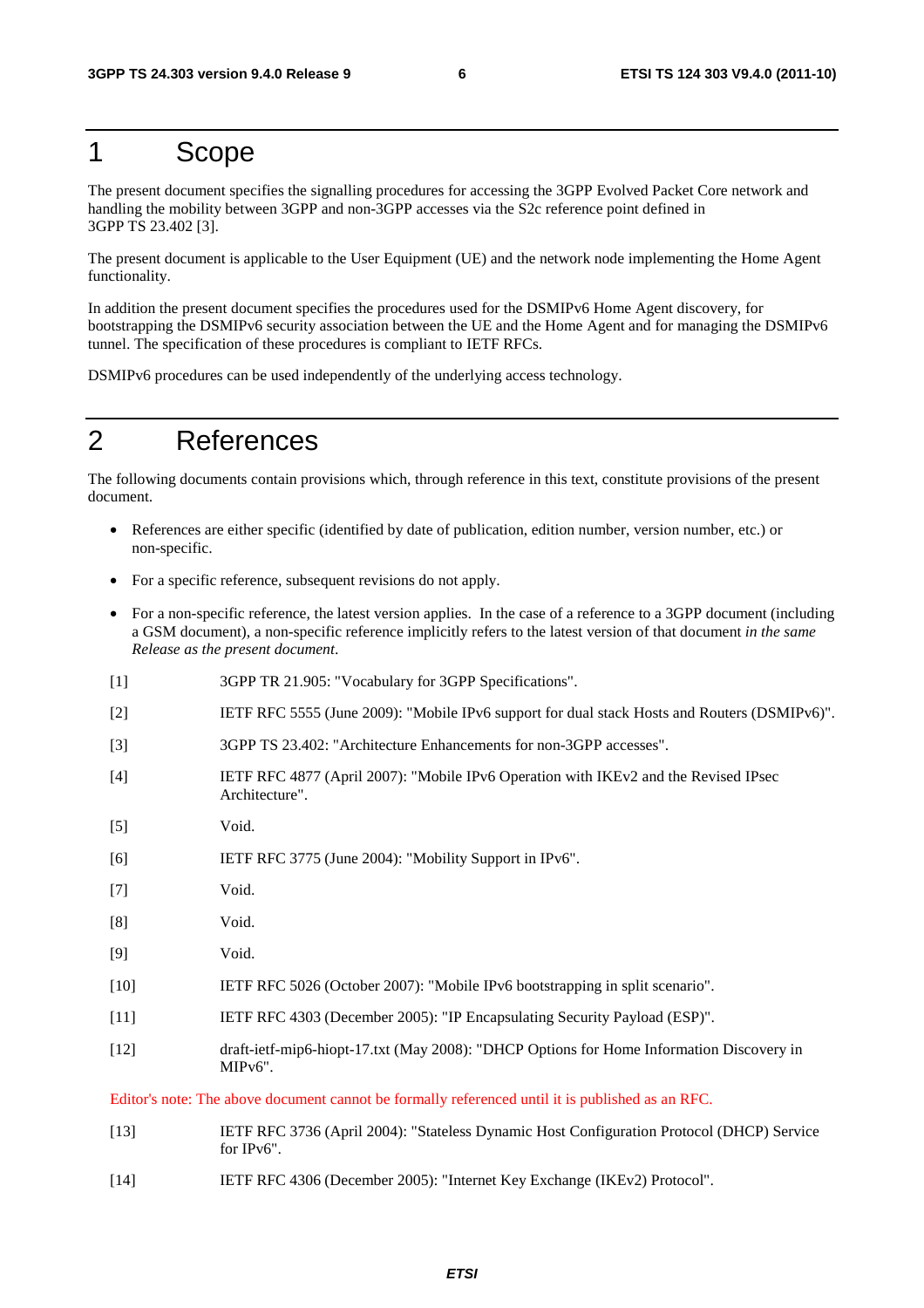| $[15]$ | 3GPP TS 24.301: "Non-Access-Stratum (NAS) protocol for Evolved Packet System (EPS);<br>Stage 3".                                            |
|--------|---------------------------------------------------------------------------------------------------------------------------------------------|
| $[16]$ | Void.                                                                                                                                       |
| $[17]$ | 3GPP TS 23.003: "Numbering, addressing and identification".                                                                                 |
| $[18]$ | 3GPP TS 33.402: "3GPP System Architecture Evolution (SAE); Security aspects of non-3GPP<br>accesses"                                        |
| $[19]$ | draft-ietf-mext-binding-revocation-13 (September 2009): "Binding Revocation for IPv6 Mobility".                                             |
|        | Editor's note: The above document cannot be formally referenced until it is published as an RFC.                                            |
| $[20]$ | 3GPP TS 29.273: "3GPP EPS AAA interfaces"                                                                                                   |
| $[21]$ | 3GPP TS 24.302: "Access to the Evolved Packet Core (EPC) via non-3GPP access networks;<br>Stage 3".                                         |
| $[22]$ | Void.                                                                                                                                       |
| $[23]$ | IETF RFC 4739 (November 2006): "Multiple Authentication Exchanges in the Internet Key<br>Exchange (IKEv2) Protocol".                        |
| $[24]$ | 3GPP TS 33.234: "Wireless Local Area Network (WLAN) interworking security".                                                                 |
| $[25]$ | Void.                                                                                                                                       |
| $[26]$ | IETF RFC 4039 (March 2005): "Rapid Commit Option for the Dynamic Host Configuration<br>Protocol version 4 (DHCPv4)".                        |
| $[27]$ | draft-ietf-mext-rfc3775bis-05 (October 2009): "Mobility Support in IPv6".                                                                   |
|        | Editor's note: The above document cannot be formally referenced until it is published as an RFC.                                            |
| $[28]$ | IETF RFC 4187 (January 2006): "Extensible Authentication Protocol Method for 3rd Generation<br>Authentication and Key Agreement (EAP AKA)". |
| $[29]$ | IETF RFC 3963 (January 2005): "Network Mobility (NEMO) Basic Support Protocol".                                                             |
|        |                                                                                                                                             |

[30] IETF RFC 5685 (November 2009): "Redirect Mechanism for IKEv2".

### 3 Definitions and abbreviations

### 3.1 Definitions

For the purposes of the present document, the terms and definitions given in 3GPP TR 21.905 [1] and the following apply. The following terms used in this Technical Specification are defined in IETF RFC 3775 [6]: Home Address, Care-of Address, binding cache, binding cache entry.

**Home network prefix:** An IPv6 prefix allocated by the Home Agent to the UE and used by the UE to configure the Home Address. The Home network prefix is uniquely allocated to a UE.

**Home Agent:** The Home Agent functionality consists in the DSMIPv6 anchor point functionality described in IETF RFC 5555 [2] and IETF RFC 4877 [4]. Based on 3GPP TS 23.402 [15] the HA functionality is implemented in the PDN Gateway.

### 3.2 Abbreviations

For the purposes of the present document, the abbreviations given in 3GPP TR 21.905 [1] and the following apply.

DSMIPv6 Dual-Stack MIPv6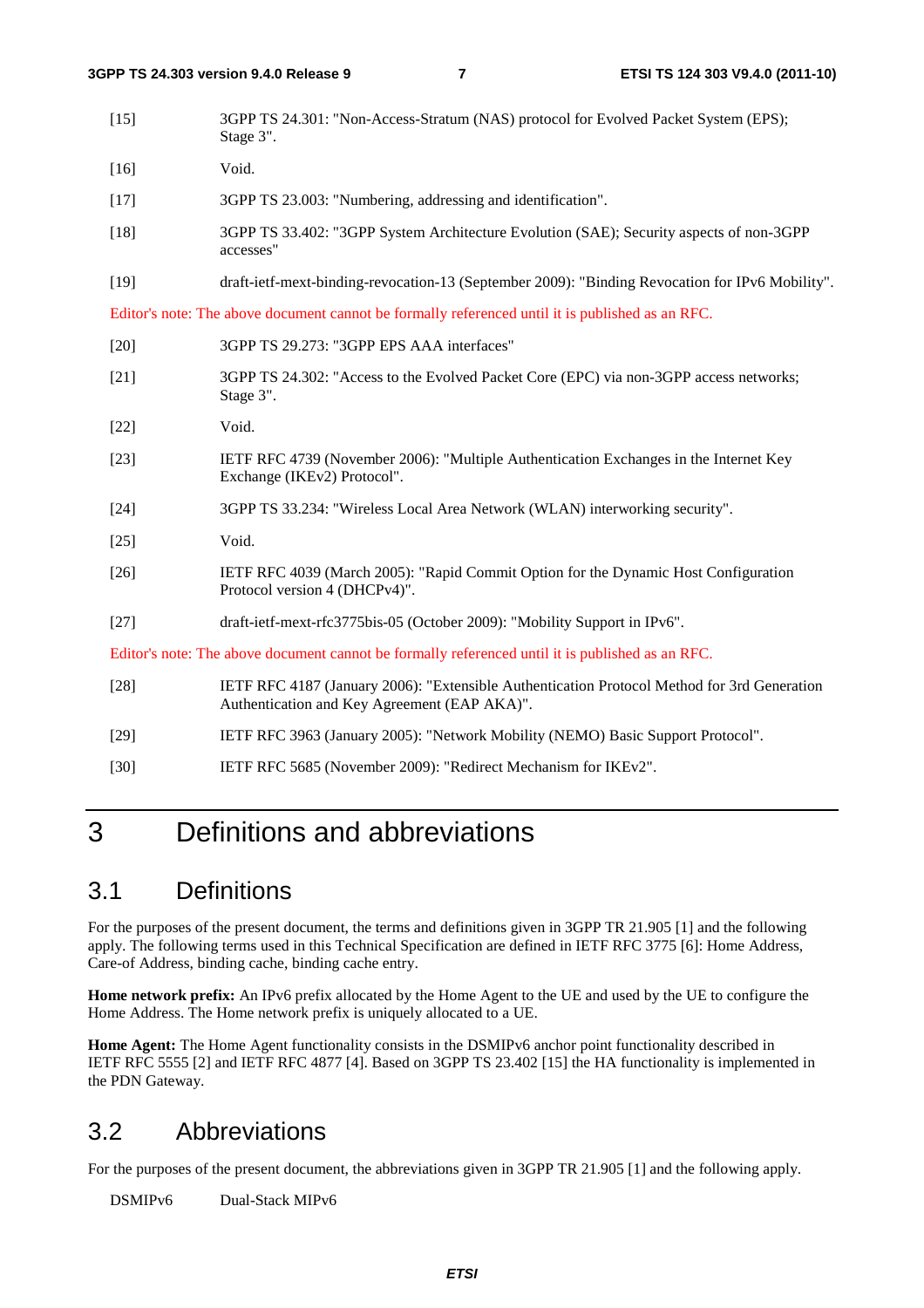| <b>EPC</b>         | <b>Evolved Packet Core</b>         |
|--------------------|------------------------------------|
| ePDG               | <b>Evolved Packet Data Gateway</b> |
| <b>EPS</b>         | <b>Evolved Packet System</b>       |
| <b>GW</b>          | Gateway                            |
| <b>HA</b>          | Home Agent                         |
| MIP <sub>v</sub> 6 | Mobile IP version 6                |
| UE                 | User Equipment                     |
|                    |                                    |

### 4 General

### 4.1 Mobility management based on Dual-Stack Mobile IPv6

DSMIPv6 is specified in IETF RFC 3775 [6] and IETF RFC 5555 [2]. The purpose of the DSMIPv6 procedures is to establish, manage and tear down a mobility tunnel between the UE and the HA function. The mobility tunnel establishment is always initiated by the UE, while the mobility tunnel tear down can be initiated either by the UE or the network. Communication between the UE and a correspondent node shall use the bidirectional mode of operation. Route optimization mode of operation is not supported by EPC in this release.

In this specification, the IETF RFC 4877 [4] is used to secure DSMIPv6 signalling. For this purpose, the UE performs an IKEv2 exchange with the HA before establishing the mobility tunnel as described in subclause 5.1.2.2. The details of the security aspects are specified in 3GPP TS 33.402 [18].

The mobility tunnel procedures are performed by the UE for each PDN connection, meaning that if multiple PDNs are accessed by the UE, multiple instances of the procedures are needed. The multiple PDN connections behaviour is specified more in detail in subclause 4.3.

In this specification, the IETF RFC 3963 [29] is used for prefix preservation. For this purpose, the UE uses the implicit mode as stated in IETF RFC 3963 [29] to tell the HA that the home network prefix would be preserved during mobility. The support of this operation is limited to the sending and receiving of IPv6 packets containing IPv6 addresses autoconfigured from the home network prefix, in addition to the IPv6 Home Address.

### 4.2 Identities

The UE shall use Network Access Identifier (NAI) as identification towards the HA in the IKEv2 exchange. During this process, the IPsec security association between the UE and the HA is tied to the user identity, set to the NAI, and to an SPI uniquely identifying this security association. The NAI is structured according to 3GPP TS 23.003 [17]. The NAI can be either a root NAI, a fast re-authentication NAI or pseudonym identity as specified in 3GPP TS 23.003 [17].

The UE shall use the HA-APN to identify the desired HA in the DNS-based and DHCPv6-based HA discovery procedures. The HA-APN is constructed according to 3GPP TS 23.003 [17].

NOTE: The operator is responsible to configure the DNS system so that the same PDN GW can be discovered via HA-APN and APN. A possible way of configuring the mapping between HA-APN and APN is to create the HA-APN from the respective APN by using the same Network Identifier and by adding the prefix "ha-apn" to the Operator Identifier.

The Binding Update and Binding Acknowledgement shall not explicitly carry an NAI as the IPsec security association is tied to the user identity.

### 4.3 Multiple PDN connectivity

This specification supports multiple PDN connectivity. The UE can setup multiple PDN connections with a given APN or multiple APNs using multiple DSMIPv6 sessions. There is one DSMIPv6 session per each PDN connection.

NOTE: When UE is associated to multiple PDN connections, it is possible for the UE to create a tunnel loop amongst the HAs by binding home addresses to each other. This results in the possibility of HA being flooded with packets. Packet flooding is not specific to DSMIPv6 and there exist current implementations to deal with the packet flooding issue. As for the formation of tunnel loop, the solution to solve it in this current specification (Release 9) is implementation specific until a standardized solution emerges.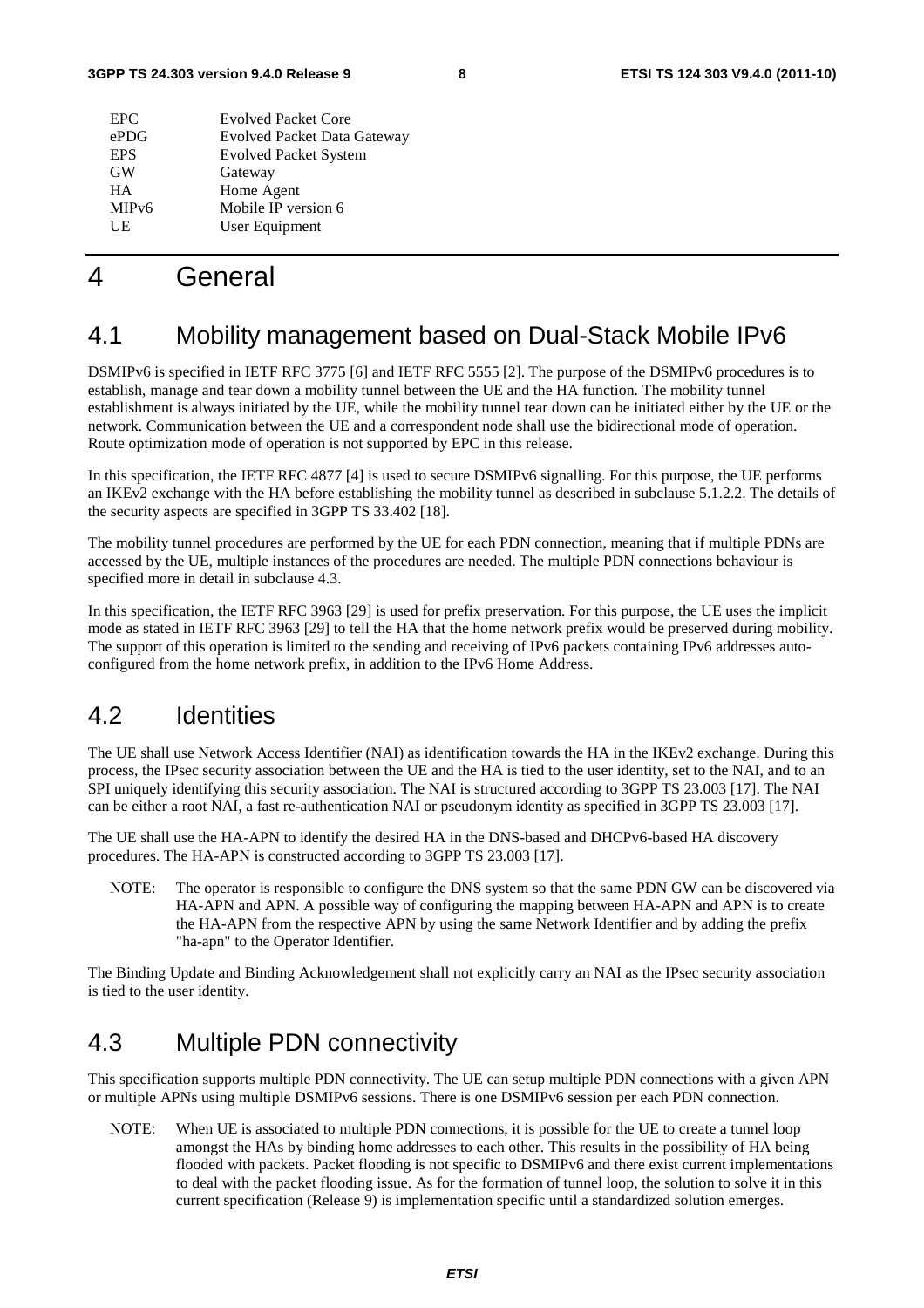The procedures described in clause 5 shall be interpreted as procedures which are executed for each PDN connection the UE established. This implies that:

- For the initial attachment of a PDN connection, the UE shall perform a Home Agent address discovery (subclause 5.1.2.1), a security association establishment via IKEv2, including the EAP-AKA authentication and the IPv6 Home Network Prefix assignment (subclause 5.1.2.2), and the initial binding registration (subclause 5.1.2.4).
- The handover procedure shall be performed for each PDN connection separately as described in subclause 5.2.2.
- The re-registration procedure shall be performed for each PDN connection separately as described in subclause 5.3.2.
- The detach procedure shall be performed for each PDN connection separately as described in subclause 5.4.2 or in subclause 5.4.3.

### 5 Dual-Stack Mobile IPv6 Procedures

### 5.1 Dual-Stack Mobile IPv6 initial attach

#### 5.1.1 General

The DSMIPv6 initial attach is performed by the UE to establish a DSMIPv6 connection with the node acting as HA. This is also known as the bootstrapping procedure as the UE establishes the security association with the HA. The initial attach involves the following tasks:

- **Discovery of the Home Agent address**. The UE needs to discover the IPv6 address as well as the IPv4 address of the HA.
- **Security association establishment**. The UE needs to establish an IPsec security association with the HA in order to secure the DSMIPv6 signalling. IKEv2 (IETF RFC 4877 [4]) is used to establish this security association.
- **IPv6 Home Network Prefix assignment**. The UE needs to be assigned an IPv6 Network Prefix of its home network in order to configure the global unicast Home Address to be used in DSMIPv6. The HA is responsible of assigning the IPv6 Home Network Prefix to the UE.
- **IPv4 Home Address assignment**. Optionally, a dual-stack UE can also request to be assigned an IPv4 Home Address to be used for IPv4-only applications. The HA is responsible of assigning the IPv4 Home Address to the UE.
- **Home link detection**. The UE needs to perform Home Link Detection before initiate registration with the HA. The DSMIPv6 Home Link Detection Function is used by the UE to detect if it is attached to the home link from a DSMIPv6 perspective.
- **Initial binding registration**. Unless the home link detection procedure indicates the UE is at home, the UE sends a Binding Update message to perform its initial registration with the HA.

If the UE requires additional configuration parameters, e.g. Vendor-specific options, stateless DHCPv4 and DHCPv6 as defined in IETF RFC 4039 [26] and IETF RFC 3736 [13] can be run over the DSMIPv6 tunnel.

#### 5.1.2 UE procedures

#### 5.1.2.1 Discovery of the Home Agent address

#### 5.1.2.1.1 General

The first procedure the UE needs to perform for DSMIPv6 initial attach is the discovery of the node acting as the HA.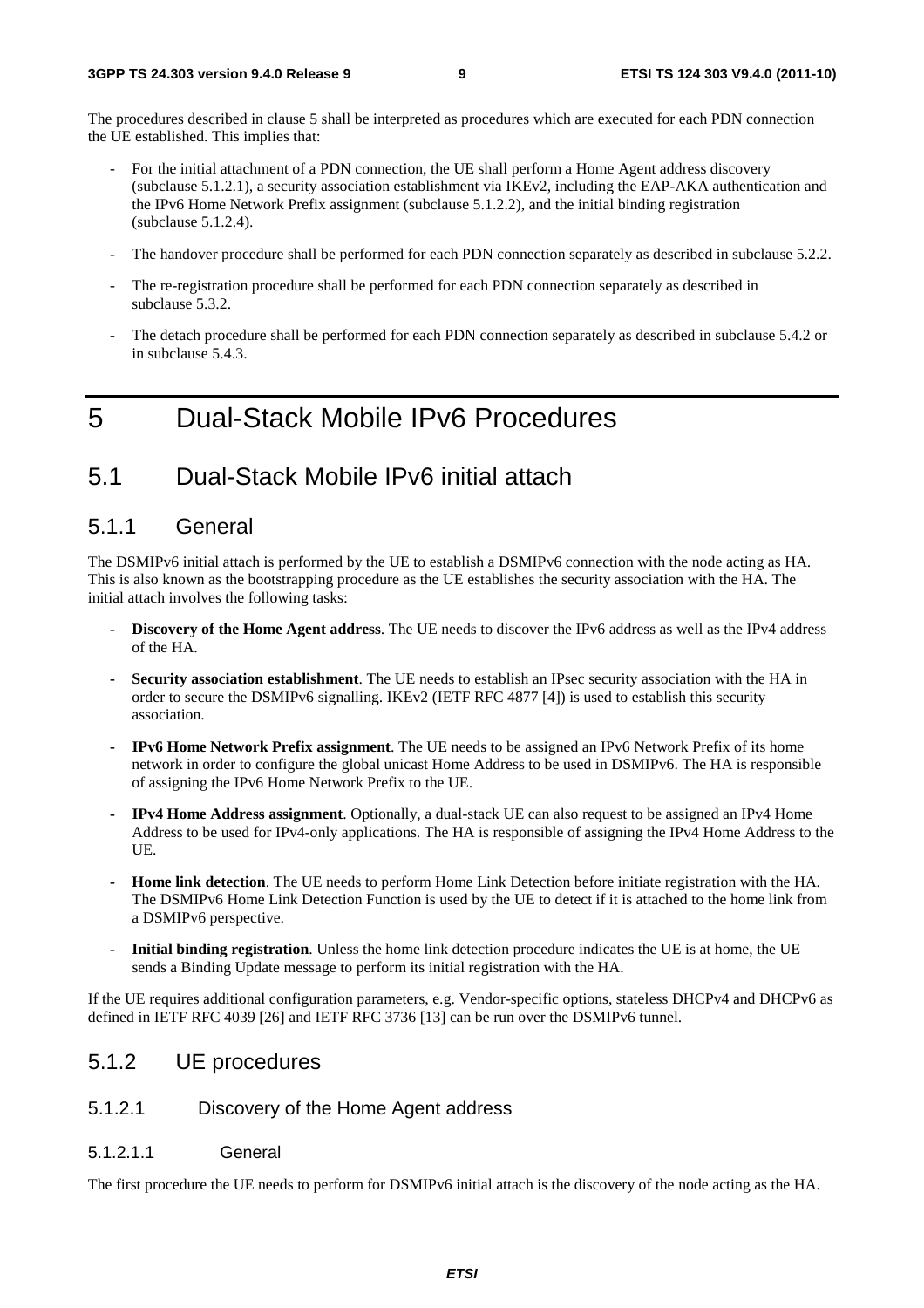The UE can discover the IP addresses of the HA in one of the four following ways:

- via DNS:
- via attach procedure for 3GPP access or trusted non-3GPP access (if supported) based on protocol configuration options;
- via IKEv2 during tunnel setup to ePDG for untrusted non-3GPP accesses;
- via DHCPv6.

If the UE does not obtain the IP addresses of the HA via PCO during the 3GPP or trusted non-3GPP (if supported) attach or via IKEv2 signalling, it shall follow either the procedures described in subclause 5.1.2.1.5 or the procedures described in subclause 5.1.2.1.2. The UE may be configured to perform both procedures in parallel or one of the two procedures only in case the other failed.

#### 5.1.2.1.2 Home agent address discovery based on DNS

A UE performing Home Agent discovery based on DNS shall support the implementation of standard DNS mechanisms.

The UE shall perform DNS Lookup by Home Agent Name as specified in IETF RFC 5026 [10].The QNAME shall be set to the requested HA-APN. The HA-APN shall be constructed as specified in 3GPP TS 23.003 [17]. If a HA has both an IPv4 and an IPv6 address, the corresponding DNS record should be configured with both 'AAAA' and 'A' records. Accordingly the UE should perform one DNS lookup procedure to retrieve both 'AAAA' and 'A' records. The DNS server replies with one 'AAAA' and one 'A' record.

#### 5.1.2.1.3 Home agent address discovery based on protocol configuration options

The UE may request the IPv6 address and optionally the IPv4 address of the dual stack HA using the Protocol configuration options IE during the attach procedure for 3GPP or trusted non-3GPP access or the additional PDN connectivity procedure. The details of this procedure for the case of attach for 3GPP access are described in 3GPP TS 24.301 [15]. The details of this procedure for the case of attach for trusted non-3GPP access are described in 3GPP TS 24.302 [21].

#### 5.1.2.1.4 Home agent address discovery based on IKEv2 signalling

The UE may request the IPv6 and optionally the IPv4 address of the HA during the tunnel establishment procedure with the ePDG. The details of this procedure are described in 3GPP TS 24.302 [21].

#### 5.1.2.1.5 Home agent address discovery based on DHCPv6

The HA address discovery via DHCPv6 is possible in the following cases:

- in 3GPP access, or
- in trusted non-3GPP access, when a DHCPv6 relay exists in the trusted non-3GPP access and the PDN GW is the DHCPv6 server, or
- in trusted non-3GPP access, when the DHCPv6 server is in the trusted non-3GPP access and it has the HA addresse information from static configuration, or received via STa reference point as specified in 3GPP TS 29.273 [20].

A UE performing HA discovery based on DHCPv6 shall support the implementation of stateless DHCPv6 as specified in IETF RFC 3736 [13] and the DHCPv6 options as specified in draft-ietf-mip6-hiopt [12].

In order to discover the address of the HA the UE shall send an Information-Request message including the Home Network Information Option as described in draft-ietf-mip6-hiopt [12].

In order to connect to a HA for a specific target PDN, the UE shall set the id-type of the Home Network Information Option to 1 and include the desired HA-APN in the Home Network Parameter field of the sub-option contained in the Home Network Information Option as described in draft-ietf-mip6-hiopt [12].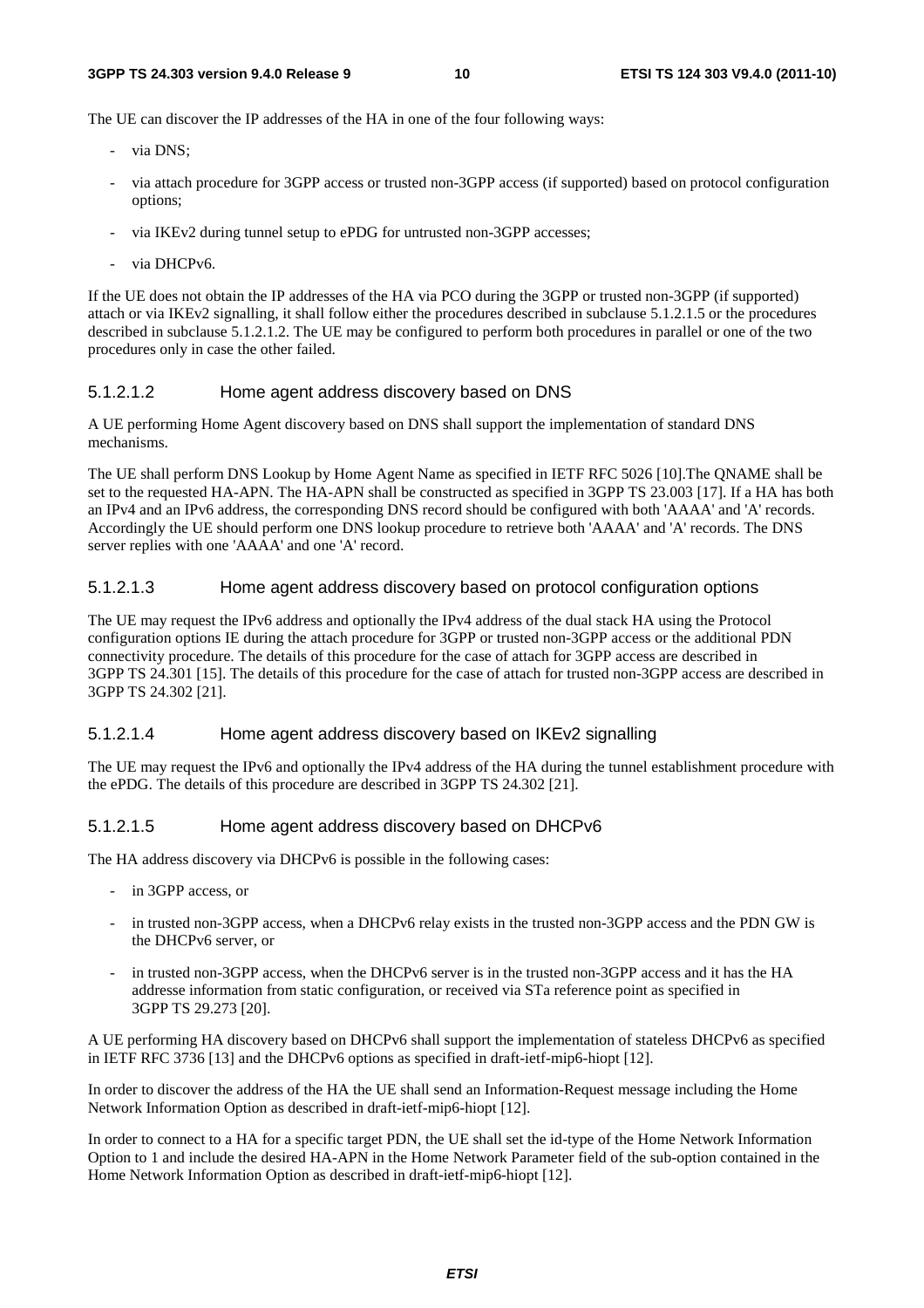The HA information is provided to the UE within a Home Network Information Option as described in draft-ietf-mip6 hiopt [12]. This option shall include either the available HA addresses (both the IPv6 address and the IPv4 address of the HA, if available) or the HA FQDN. In the latter case the UE shall perform a DNS Lookup by Home Agent Name as specified in IETF RFC 5026 [10]. The QNAME shall be set to the received HA FQDN.

If a HA has both an IPv4 and an IPv6 address, the corresponding DNS record should be configured with both 'AAAA' and 'A' records. Accordingly the UE should perform one DNS lookup procedure to retrieve both 'AAAA' and 'A' records. The DNS server replies with one 'AAAA' and one 'A' record.

#### 5.1.2.2 Security association establishment and IPv6 Home Network Prefix assignment

The UE shall support the IKEv2 protocol (see IETF RFC 4306 [14]) for negotiating the IPsec security association to secure DSMIPv6 signalling and shall support EAP over IKEv2 as described in IETF RFC 4306 [14] to perform authentication with an AAA server. In a case an additional authentication and authorization of the IPSec security association is needed with an external AAA server, then the additional authentication steps during the IKEv2 exchange shall be supported as specified in IETF RFC 4739 [23] and described in 3GPP TS 33.234 [24].

The UE shall support IPsec ESP (see IETF RFC 4303 [11]) in order to provide authentication of Binding Update and Binding Acknowledgement messages as specified in IETF RFC 4877 [4]. The UE shall support multiple authentication exchanges in the IKEv2 protocol as specified in IETF RFC 4739 [23] in order to support authentication with an external AAA server. The UE shall support the redirect mechanism as defined in IETF RFC 5685 [30].

The UE shall initiate the security association establishment procedure by sending the IKE\_SA\_INIT request message defined in IETF RFC 4306 [14] to the HA. The UE shall indicate support for the HA reallocation by including a REDIRECT\_SUPPORTED payload in the IKE\_SA\_INIT request as specified in IETF RFC 5685[30]. On receipt of an IKE\_SA\_INIT response, the UE shall send an IKE\_AUTH request message including the MN-NAI in the IDi payload and the Access Point Name (APN) of the target PDN the UE wants to connect to in the IDr payload. The APN shall be formatted as defined in 3GPP TS 23.003 [17]. The username part of the MN-NAI included in "IDi" payload may be an IMSI, pseudonym or re-authentication ID. The UE shall include in the IDi payload the same MN-NAI it includes in the EAP-Response/Identity within the EAP-AKA exchange.

In the very first EAP-Response/Identity within the IKEv2 exchange the UE shall include a NAI whose username is derived from IMSI. In subsequent exchanges the UE should use pseudonyms and re-authentication identities provided by the 3GPP AAA server as specified in IETF RFC 4187 [28].

NOTE: Fast re-authentication mechanism is optional, and therefore is an implementation option in the UE and operator configuration issue (i.e. it also depends on whether the AAA server sent a re-authentication ID during previous EAP authentication) whether to use it during security association establishment.

EAP-AKA over IKEv2 shall be used to authenticate UE in the IKE\_AUTH exchange, while public key signature based authentication with certificates shall be used to authenticate the HA.

During the IKEv2 exchange, the HA may trigger the UE to perform the HA reallocation procedure. If the UE receives as part of the IKE\_AUTH response message a REDIRECT payload containing the IP address of a target HA as specified in subclause 5.1.3.1, the UE shall initiate a new IKEv2 security association with the target HA. The UE shall terminate the IKEv2 security association with the initial HA by sending an IKEv2 Informational message with a DELETE payload as specified in IETF RFC 4306 [14].

During the IKEv2 exchange, the UE shall request the allocation of an IPv6 home prefix through the Configuration Payload in the IKE\_AUTH request message. Since in EPS a unique IPv6 prefix is assigned to the UE, the UE shall include a MIP6\_HOME\_PREFIX attribute in the CFG\_REQUEST payload of the IKE\_AUTH request message as described in IETF RFC 5026 [10]. In addition the UE may include the INTERNAL\_IP6\_DNS attribute in the CFG\_REQUEST as described in IETF RFC 4306 [14] to request the DNS server IPv6 address of the PLMN it is connecting to via DSMIPv6. In the same way the UE may include the INTERNAL\_IP4\_DNS attribute in the CFG\_REQUEST payload to request the IPv4 address of the DNS server.

The UE shall then auto-configure a Home Address from the IPv6 prefix received from the HA and shall run a CREATE\_CHILD\_SA exchange to create the security association for the new Home Address. In the CREATE\_CHILD\_SA exchange the UE shall include the Home Address and the appropriate selectors in the TSi (Traffic Selector-initiator) payload to negotiate the IPsec security association for protecting the Binding Update and Binding Acknowledgement messages as specified in IETF RFC 4877 [4].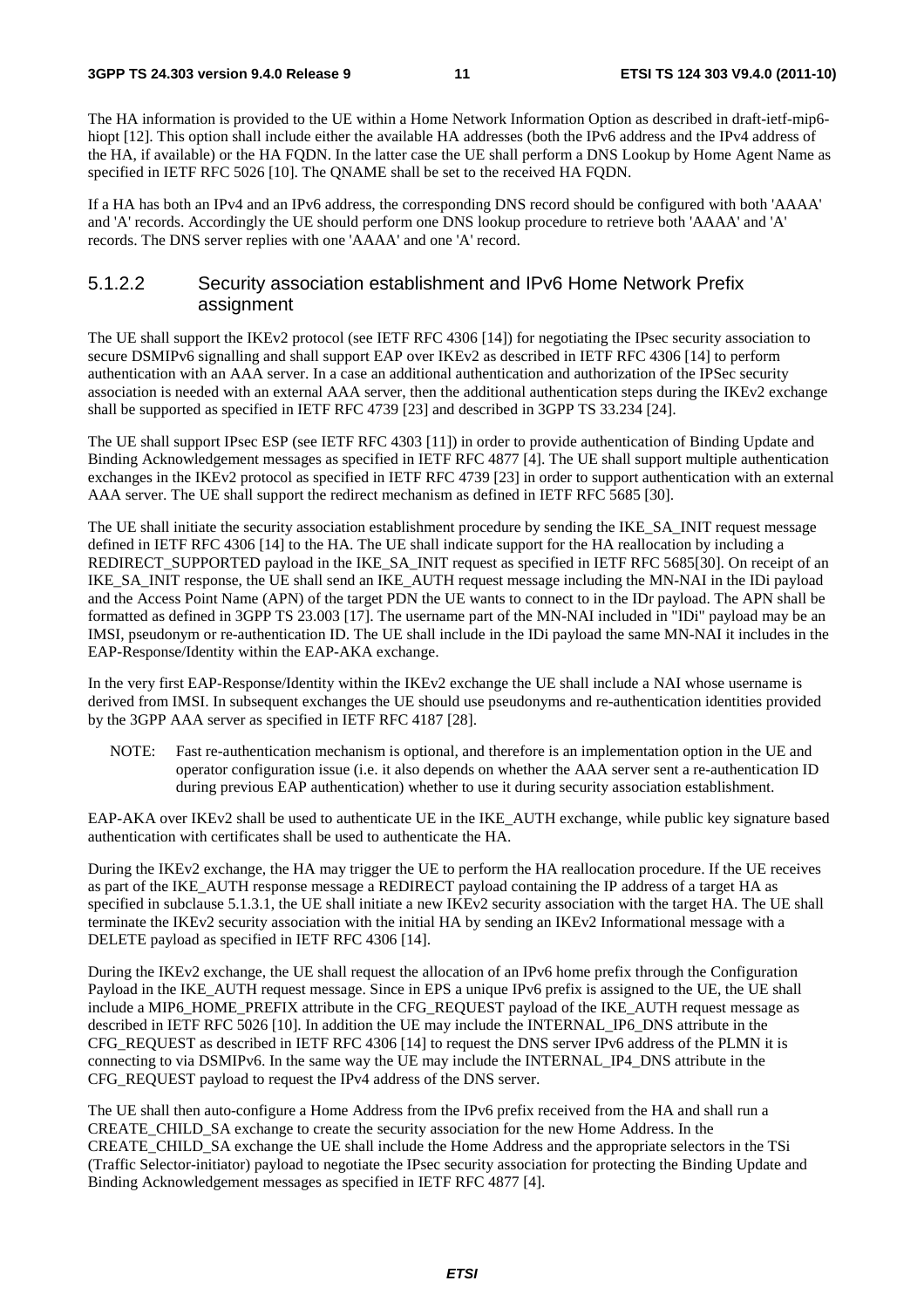If the UE knows the IPv6 Home Network Prefix of a PDN connection for which the security association is to be setup, the UE shall insert a PDN Identifier notify payload, as defined in annex B, in the IKE\_AUTH request message. The PDN Identifier notify payload shall contain the IPv6 Home Network Prefix of the PDN connection for which the security association is being set up. If the UE does not know the IPv6 Home Network Prefix of the PDN connection for which the security association is to be set up, the UE shall not include the PDN Identifier notify payload in the IKE\_AUTH request message.

#### 5.1.2.3 Home Link Detection

The DSMIPv6 Home Link Detection Function is used by the UE to detect if an access interface is on the home link for a PDN connection from a DSMIPv6 perspective. The Home Link Detection function shall be performed before sending DSMIPv6 Binding Update via the same access interface.

To perform the Home Link Detection procedure, the UE shall compare the assigned Home Network Prefix for a PDN connection with the IPv6 prefix or prefixes included in the Prefix Information Option in the Router Advertisements received on the local link. The Home Network Prefix can be assigned in a 3GPP access via PCO, as specified in 3GPP TS 24.301 [15], or via IKEv2 as specified in subclause 5.1.2.2. If there is a match between the Home Network Prefix and one of the local prefixes, the UE is attached on the home link over the respective access interface and shall not send a Binding Update to the HA unless the UE currently has a valid DSMIPv6 Binding Update list entry. If the UE has a valid DSMIPv6 Binding Update list entry, the UE shall proceed to perform the action specified in subclause 5.2.2.4. If there is not any match, the UE shall proceed as specified in subclause 5.1.2.4.

NOTE: The UE does not need to run IKEv2 for home link detection if the Home Network prefix is dynamically received in a PCO Information Element.

#### 5.1.2.4 Initial binding registration and IPv4 Home Address assignment

After establishing the security association and obtaining the IPv6 Home Address, the UE shall send a Binding Update message as specified in IETF RFC 3775 [6] and IETF RFC 5555 [2] in order to register its Home Address and Care-of Address at the HA, if it detects it is in the foreign network.

If both IPv4 and IPv6 Care-of Address are received at the foreign network, the UE shall first attempt to use the IPv6 Care-of Address for its binding registration. The UE shall not register both IPv4 and IPv6 Care-of Address to its HA.

If IPv6 Care-of Address is used for initial binding registration, the UE shall send the Binding Update message to the IPv6 address of the HA. In this Binding Update message the H (home registration) and A (acknowledge) bits shall be set. If the UE needs an IPv4 Home Address, the UE shall include the 0.0.0.0 address in the IPv4 Home Address option to request a dynamic IPv4 Home Address.

When IPv6 Care-of Address is used for initial binding registration, the Alternate Care-of Address option shall be used by the UE to carry the Care-of Address inside a Mobility Header which is protected by ESP. If this option is present, the address included in this option is the same address present in the source address of the IPv6 packet.

If IPv4 Care-of Address is used for initial binding registration, the UE shall send the Binding Update as follows (see IETF RFC 5555 [2]):

- The IPv6 packet, with the IPv6 Home Address as the Source Address field of the IPv6 header, shall be encapsulated in UDP.
- The UE shall include the IPv4 Care-of Address as the Source Address field of the IPv4 header and the HA IPv4 address as the Destination Address field of the IPv4 header.
- The UE shall include the IPv4 Care-of Address option containing the IPv4 Care-of Address.
- The UE shall set the H (home registration) and A (acknowledge) flags.
- The UE shall set the F (UDP encapsulation required) flag to 0.
- The UE shall set the R (Mobile Router Flag) flag to 1.
- If the UE needs an IPv4 Home Address, the UE shall include an IPv4 Home Address option with the 0.0.0.0 address in the Binding Update message, as defined in IETF RFC 5555 [2].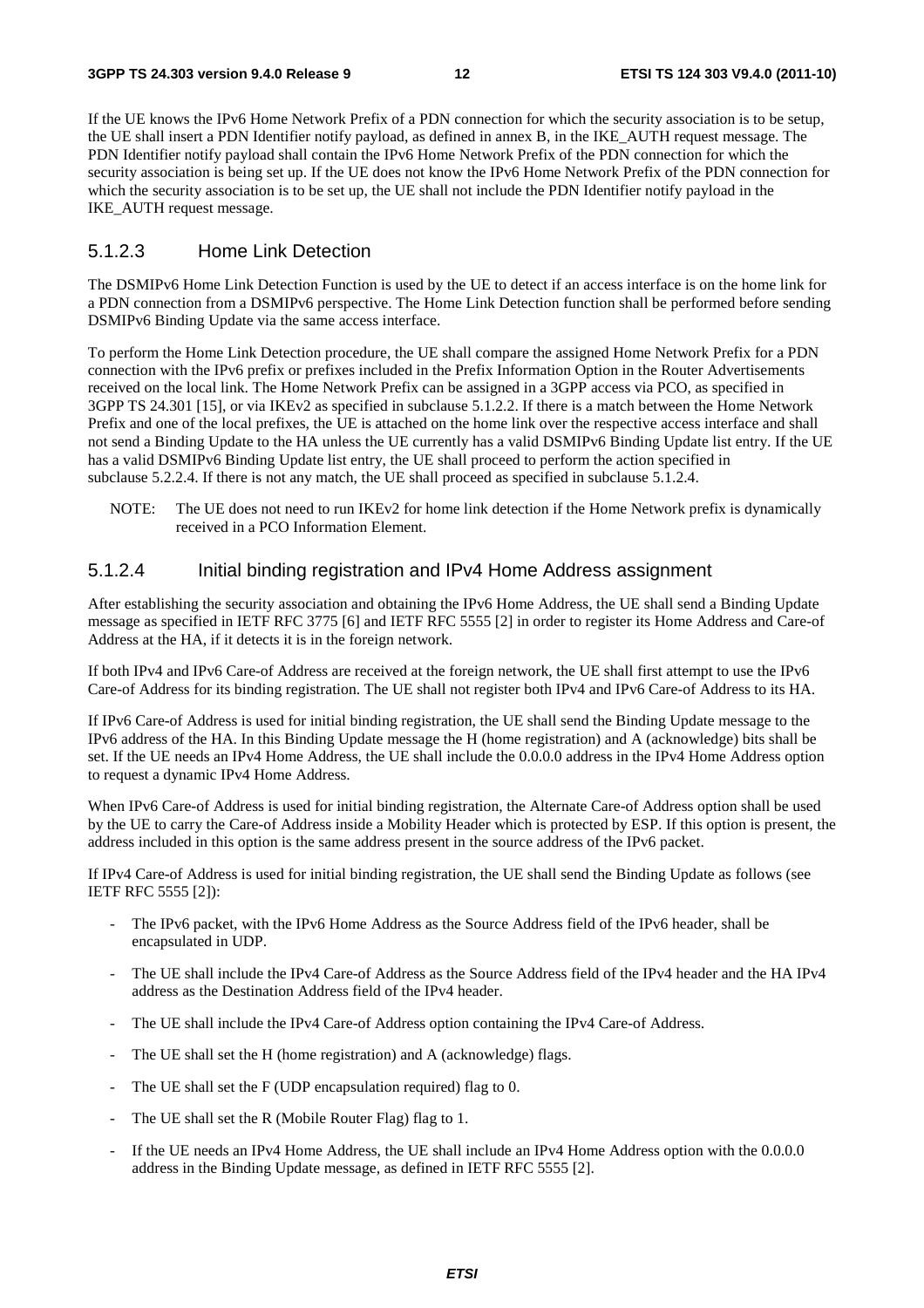When the UE receives the Binding Acknowledgement from the HA, it shall validate it based on the rules described in IETF RFC 3775 [6] and IETF RFC 5555 [2]. If the Binding Acknowledgement contains the successful status code 0 ("Binding Update Accepted"), the UE shall create an entry for the registered Home Address in its Binding Update List and may start sending packets containing its IPv6 Home Address or other IPv6 addresses auto-configured from the assigned home network prefix.

If the Binding Acknowledgement contains a value of 128, the UE may re-send the BU as specified in IETF RFC 3775 [6]. If the Binding Acknowledgement contains a value from 129 to 133 as specified in IETF RFC 3775 [6] or a value from 140 to 143 as specified in IETF RFC 3963 [29], the UE shall not send the BU to the HA and should discover another HA.

If the Binding Acknowledgment contains an IPv4 Address Acknowledgement option with status code value from 0 to 127 (indicating success), the UE shall create two entries in its Binding Update List, one for the IPv6 Home Address and another for the IPv4 Home Address. If the Binding Acknowledgement contains an IPv4 Address Acknowledgment option with status code indicating error (i.e. 128 or higher), the UE shall create an entry only for the IPv6 HoA in its binding update list. Moreover, if the status code is 129 ("Administratively prohibited") or 132 ("Dynamic IPv4 home address assignment not available"), the UE shall not re-send the Binding Update and it shall use only the IPv6 HoA. If the Binding Acknowledgement contains an IPv4 Address Acknowledgement option with status 128 ("Failure, reason unspecified"), 130 ("Incorrect IPv4 home address"), 131 ("Invalid IPv4 address") or 133 ("Prefix allocation unauthorized") it shall re-send the Binding Update including the 0.0.0.0 address in the IPv4 Home Address option. If the Binding Acknowledgement does not contain an IPv4 Address Acknowledgment option, the UE shall create an entry only for the IPv6 HoA in its binding update list.

NOTE: The value to be used to identify the IPv4 address acknowledgement option in the mobility header is 30;

The UE may then send data traffic either with the IPv6 Home Address or with the IPv4 Home Address. If the UE is located on an IP6-enabled link, it shall send IPv6 packets as described in IETF RFC 3775 [6]; IPv4 traffic shall be encapsulated in IPv6 packets as described in IETF RFC 5555 [2]. If the UE is located on an IPv4-only link and the Binding Acknowledgement contains the NAT detection option with the F flag set, the UE shall send IPv6 and IPv4 packets following the vanilla UDP encapsulation rules specified in IETF RFC 5555 [2]. Otherwise the UE shall send IPv6 and IPv4 packets encapsulated in IPv4 as specified in IETF RFC 5555 [2].

Once the DSMIPv6 tunnel is established, the UE may build a DHCPv4 or DHCPv6 message as described in IETF RFC 4039 [26] or IETF RFC 3736 [13] respectively and send it via the DSMIPv6 tunnel as described in IETF RFC 3775 [6] in order to retrieve additional parameters, e.g. Vendor-specific options.

#### 5.1.3 HA procedures

#### 5.1.3.1 Security association establishment and IPv6 Home Network Prefix assignment

The HA shall support the IKEv2 protocol (see IETF RFC 4306 [14]) for negotiating the IPsec security association to secure DSMIPv6 signalling and shall support EAP over IKEv2 as described in IETF RFC 4306 [14] to perform UE authentication with an AAA server. If an additional authentication and authorization of the IPSec security association were needed with an external AAA server, then the additional authentication steps during the IKEv2 exchange shall be supported as specified in IETF RFC 4739 [23] and defined in 3GPP TS 33.234 [24]. The HA shall support IPsec ESP (see IETF RFC 4303 [11]) in order to provide authentication of Binding Update and Binding Acknowledgement messages as specified in IETF RFC 4877 [4]. The HA shall support multiple authentication exchanges in the IKEv2 protocol as specified in IETF RFC 4739 [23] in order to support authentication with an external AAA server.

The HA shall complete the IKE\_SA\_INIT exchange as specified in IETF RFC 4306 [14]. The HA shall include in the IDr the same value included by the UE in the IDr payload of the request.

Upon successful authorization and authentication, the HA shall accept the security association establishment request by sending the IKE\_AUTH response message with the CFG\_REPLY payload including the IPv6 Home Network Prefix allocated to the UE in the MIP6\_HOME\_PREFIX attribute. This prefix information shall include the prefix length as specified in IETF RFC 5026 [10]. If the UE included the INTERNAL IP6 DNS or the INTERNAL IP4 DNS in the CFG\_REQUEST payload, the HA shall include the same attribute in the CFG\_REPLY payload including zero or more DNS server addresses as specified in IETF RFC 4306 [14].

If the UE included a PDN Identifier notify payload within the IKE\_AUTH request message, the HA may apply the following procedure :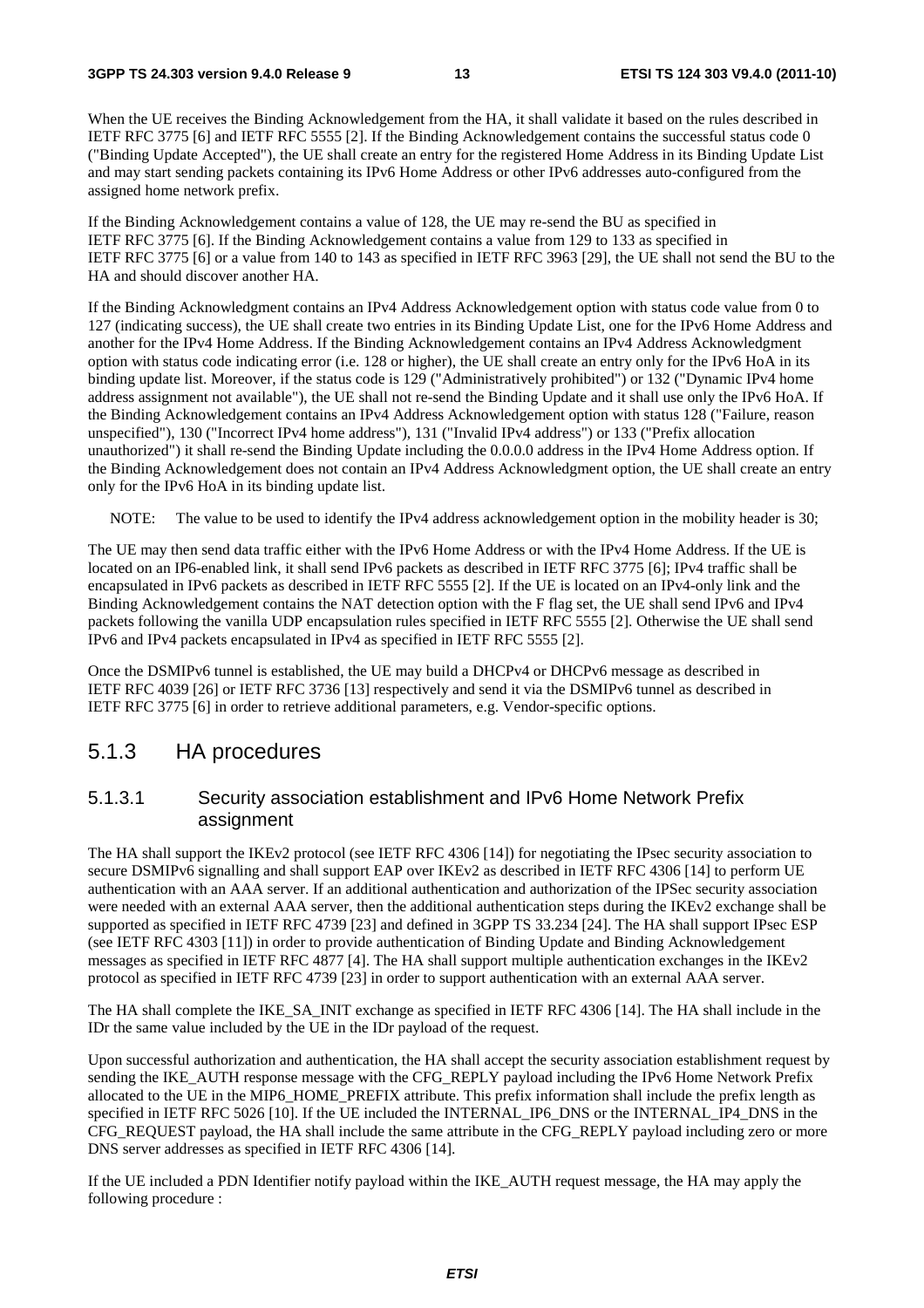- 1) Process the PDN Identifier notify payload according to IETF RFC 4306 [14]; and
- 2) Use the IPv6 prefix contained in the payload to identify the PDN connection for which the security association is being set up and
	- if the HA is able to identify the PDN connection for which the security association is being set up, the HA shall insert the proper IPv6 Home Network Prefix in the MIP6\_HOME\_PREFIX attribute in the CFG\_REPLY payload; or
	- if the HA is not able to identify the PDN connection for which the security association is being set up, the HA shall ignore the content of the received PDN Identifier notify payload and allocate an IPv6 Home Network Prefix as described below.

When allocating an IPv6 Home Network Prefix, the HA shall apply one of the following procedures:

- If the IKEv2 message is received over an existing PDN connection, the assigned IPv6 network prefix of the PDN connection shall be sent to the UE as IPv6 Home Network Prefix in the MIP6\_HOME\_PREFIX attribute; or,
- If the IKEv2 message is not received over an existing PDN connection, and the UE has an existing PDN connection which has no IPSec security association established, the assigned IPv6 network prefix of the PDN connection shall be sent to the UE as IPv6 Home Network Prefix in the MIP6\_HOME\_PREFIX attribute; or,
- If the IKEv2 message is not received over an existing PDN connection, and the UE does not have an existing PDN connection which has no IPSec security association established, a new IPv6 network prefix shall be allocated and sent to the UE as IPv6 Home Network Prefix in the MIP6\_HOME\_PREFIX attribute.

If the 3GPP AAA server triggers the HA to perform a HA reallocation procedure as specified in 3GPP TS 33.402 [18], the HA learns the IP address of the target HA as specified in 3GPP TS 29.273 [20]. The HA shall provide to the UE the target HA IP address in the REDIRECT payload during IKE\_AUTH exchange as specified in 3GPP TS 33.402 [18]. The encoding of the REDIRECT payload in the IKE\_AUTH response message is specified in IETF RFC 5685 [30]. The HA shall not assign an IPv6 prefix to the UE in the IKE\_AUTH exchange. The HA shall remove the states of the IKEv2 security association with the UE after receiving an IKEv2 Informational message with a DELETE payload from the UE.

#### 5.1.3.2 Initial binding registration and IPv4 Home Address assignment

When the HA receives a Binding Update message from the UE, it shall validate it as described in IETF RFC 3775 [6] and in IETF RFC 5555 [2]. If the Alternate Care-of Address option is present, the HA shall verify the correctness of the Alternate Care-of Address option. If the Care-of Address specified in the Alternate Care-of Address option and in the Source Address field of the IPv6 header of the Binding Update packet are different, the HA shall reject the request by returning a Binding Acknowledgement with status code 128. If the HA accepts the Binding Update message, it shall create a new entry in its binding cache for UE, marking it as a home registration. The lifetime of this binding cache entry is set based on operator's policies. The HA shall not perform a Duplicate Address Detection on the IPv6 Home Address of the UE because of the uniqueness of the IPv6 prefix assigned by the HA to the UE. Then the HA shall send a Binding Acknowledgement with R bit set to "1" as specified in IETF RFC 3775 [6] and IETF RFC 3963 [29]. The HA may include the Binding Refresh Advice mobility option following rules defined in IETF RFC 3775 [6] to indicate the remaining time until the UE should send a new home binding update.

If the Binding Update contains an IPv4 Home Address option with the 0.0.0.0 IPv4 address, the HA shall assign an IPv4 Home Address to the UE, including an IPv4 Address Acknowledgement option in the Binding Acknowledgement message, as specified in IETF RFC 5555 [2]. If no IPv4 addresses are available at the HA, the HA shall send a Binding Acknowledgement with status code 132 in the IPv4 address acknowledgement option.

If in the received Binding Update the IPv4 Care-of Address in the IPv4 Care-of Address option is not the same as the IPv4 address in the Source Address in the outer IPv4 header then a NAT was in the path. This information shall be included in the Binding Acknowledgement within a NAT Detection option with the F flag set and the Binding Acknowledgement shall be encapsulated based on the vanilla UDP encapsulation specified in IETF RFC 5555 [2].

If a NAT was not detected, the HA shall send the Binding Acknowledgement without any UDP encapsulation; the message shall be encapsulated in an IPv4 header if the Care-of Address is IPv4 or in an IPv6 header if the Care-of Address is IPv6 as specified in IETF RFC 5555 [2].

If the binding update is accepted for both IPv4 and IPv6 home addresses, the HA creates two bindings, one for each home address as specified in IETF RFC 5555 [2]. The HA shall link the IPv4 home address binding to the IPv6 home address binding.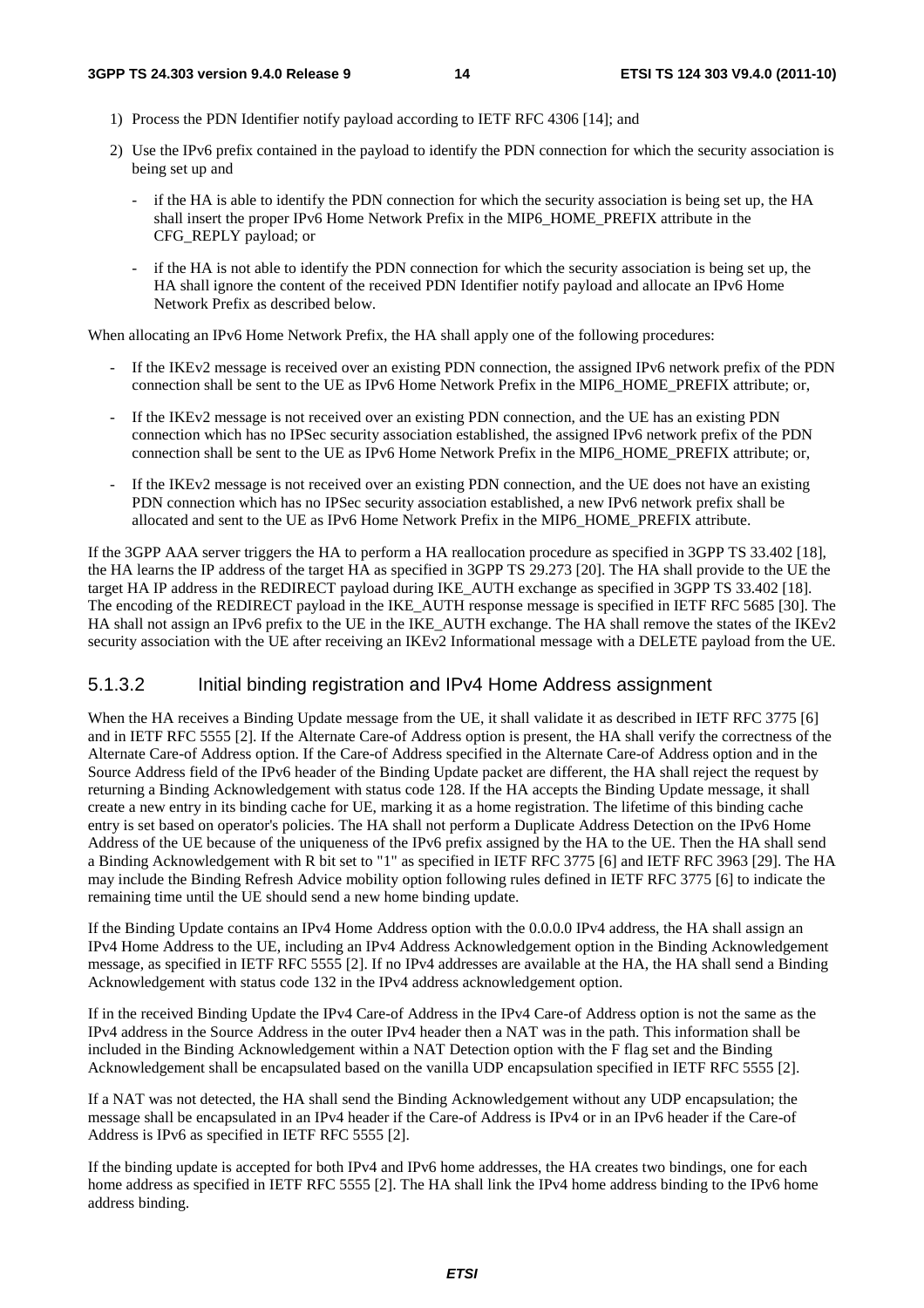NOTE: How the linkage between the two bindings (e.g. separate or single binding cache entry) is performed is implementation specific.

When the binding cache entry is created for the UE, the HA shall tunnel all packets destined to the IPv6 Home Address, the home network prefix and all packets destined to the IPv4 Home Address (if present) to the UE's Care-of Address. If a NAT was detected, packets shall be encapsulated in UDP and IPv4 based on vanilla UDP encapsulation specified in IETF RFC 5555 [2]. If the Care-of Address is an IPv6 address, IPv4 and IPv6 packets shall be encapsulated in an IPv6 header as specified in IETF RFC 3775 [6] and in IETF RFC 5555 [2]; otherwise, if the Care-of Address is an IPv4 address, IPv4 and IPv6 packets shall be encapsulated in an IPv4 header as specified in IETF RFC 3775 [6] and in IETF RFC 5555 [2].

#### 5.1.3.3 Binding Error message

When the HA receives a Binding Update and detects an unrecognized Mobility Header, the HA shall send a Binding Error message with status value 2 "Unrecognized MH Type value" as specified in IETF draft-ietf-mext-rfc3775bis[27]. The HA shall include the Home address that was contained in the Home Address destination option.

If NAT was not detected, the HA shall send the Binding Error without any UDP encapsulation; the message shall be encapsulated in an IPv4 header if the Care-of Address is IPv4 or in an IPv6 header if the Care-of Address is IPv6 in the same manner as the Binding Acknowledgement encapsulation specified in IETF RFC 5555 [2].

If NAT was detected, the HA shall send the Binding Error encapsulated in UDP and IPv4 based on vanilla UDP encapsulation specified in IETF RFC 5555 [2].

### 5.2 Dual-Stack Mobile IPv6 handover

#### 5.2.1 General

The DSMIPv6 handover procedure is performed by the UE to update its Care-of Address at the HA after a movement between two different accesses which implies a change of the local IP address (e.g. a movement from a 3GPP to a non-3GPP access). When this procedure takes place, the UE has already a valid registration at the HA, which implies that the HA has an entry in its binding cache for that UE and a security association to secure DSMIPv6 signalling is in place between the UE and the HA.

The procedure involves performing the Home Link Detection, setup a security association with the HA if there is no security association existing, and the exchange of a Binding Update and a Binding Acknowledgement between the UE and the HA. For the handover procedure, at the previous access the UE shall already perform discovery of the HA address, and may set up a security association with it, as these steps are part of the initial attach procedure described in subclause 5.1.2.

There are different handover scenarios:

- handover from home link to a foreign link;
- handover from a foreign link to another foreign link; and
- handover from a foreign link to a home link.

#### 5.2.2 UE procedures

#### 5.2.2.1 General

Following a change of access, the UE configures an IP address on the target access system. The details of IP address configuration can be access specific. The handling of the received Binding Acknowledgement is the same as specified in subclause 5.1.2.4.

#### 5.2.2.2 Handover from home link to a foreign link

If the access network supports IPv6, as soon as the UE has received via a Router Advertisement at least an IPv6 prefix which is not present in its Prefix List, the UE shall perform the Home Link detection as specified in subclause 5.1.2.3.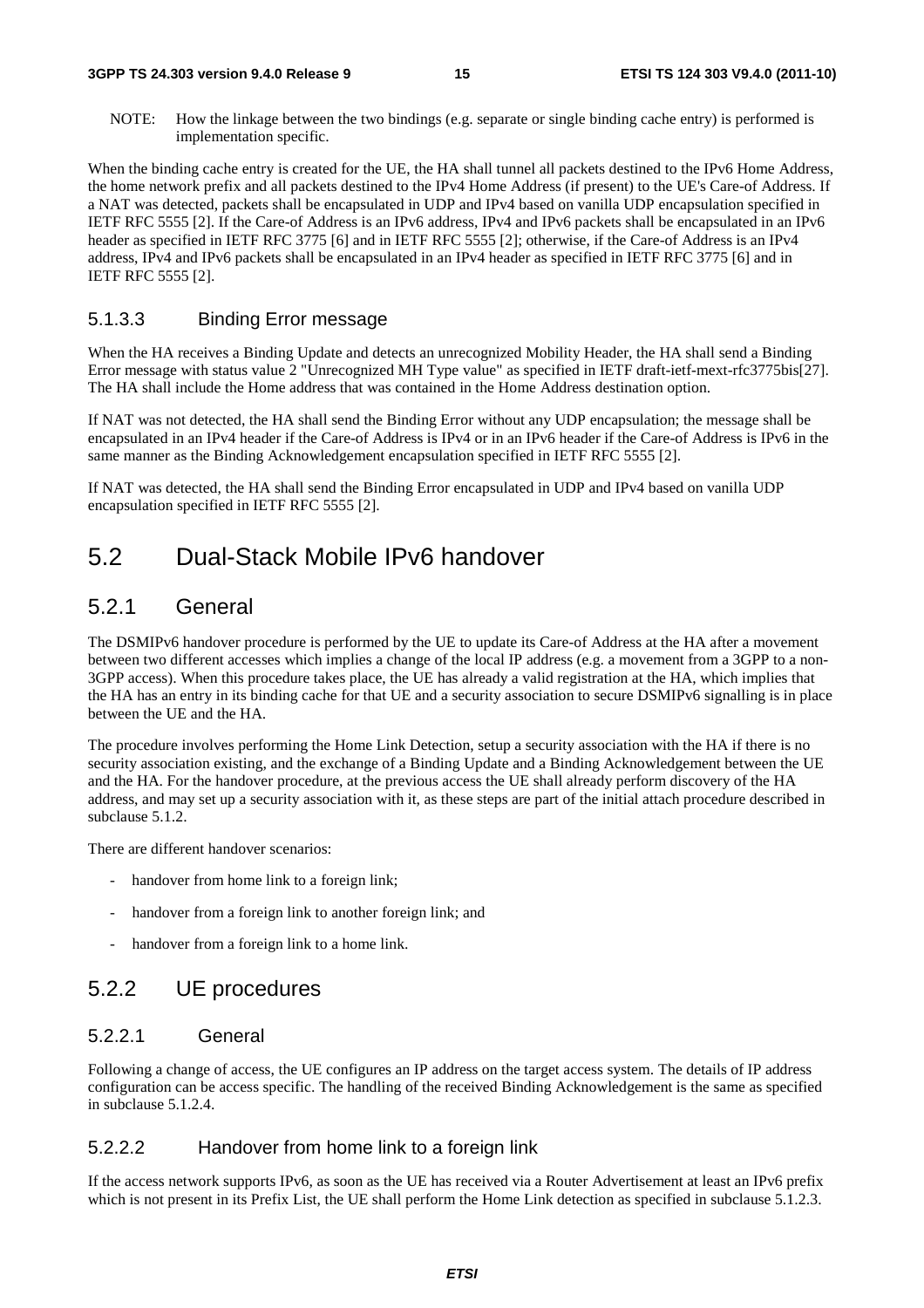If the UE detects that it is moving from home link to foreign link, and if there is no security association existing with the HA, the UE shall perform the Security association establishment and Home Address assignment procedure with the HA as specified in subclause 5.1.2.2.

Then the UE shall perform the initial binding registration and IPv4 Home Address assignment as specified in subclause 5.1.2.4. In order to maintain IP address preservation for the IPv4 address used in the home link, the UE shall include the IPv4 address used on the home link in an IPv4 Home Address option in the same Binding Update message.

If the UE does not have an IPv4 Home Address but wants to configure one, the UE shall include the IPv4 Home Address option with the 0.0.0.0 address as specified in subclause 5.1.2.4.

If the access network supports only IPv4, as soon as the UE has configured an IPv4 Care-of Address, the UE shall send a Binding Update tunnelled in UDP as specified in IETF RFC 5555 [2]. The UE shall set the F flag to "0". The UE shall set the R flag to "1".

Independent of an IPv6 or IPv4 access network the UE shall set the Key Management Capability (K) bit in the Binding Update message.

If the UE receives, as response to an outstanding binding registration, a binding acknowledgment having a status code equal to 135 ("Sequence number out of window") and a sequence number different from the one used in the outstanding binding registration, the UE shall accept the binding acknowledgment and process it as specified in IETF RFC 3775 [6].

#### 5.2.2.3 Handover from a foreign link to another foreign link

If the access network supports IPv6, as soon as the UE has received via a Router Advertisement at least an IPv6 prefix which is not present in its Prefix List, the UE shall perform the Home Link detection as specified in subclause 5.1.2.3.

If the UE detects it is not attached to the home link, the UE shall send a Binding Update to the HA including the newly configured IP address as the Care-of Address in the Source IP address of the packet and optionally in the Alternate Care-of Address Option [6]. The UE build the Binding Update message as specified in IETF RFC 3775 [6].

If the UE has been assigned also an IPv4 Home Address and wants to update also the binding for it, the UE shall include the IPv4 Home Address option including the assigned IPv4 Home Address in the same Binding Update message.

If the UE has been assigned also an IPv4 Home Address and wants to release it, the UE shall not include any IPv4 Home Address option in the same Binding Update.

If the UE does not have an IPv4 Home Address but wants to configure one, the UE shall include the IPv4 Home Address option with the 0.0.0.0 address as specified in subclause 5.1.2.4.

If the access network supports only IPv4, as soon as the UE has configured an IPv4 Care-of Address which is different from the previous Care-of Address, the UE shall send a Binding Update tunnelled in UDP as specified in IETF RFC 5555 [2]. The UE shall set the F flag to "0". The UE shall set the R flag to "1".

Independent of an IPv6 or IPv4 access network the UE shall set the Key Management Capability (K) bit in the Binding Update message.

#### 5.2.2.4 Handover from a foreign link to a home link

If the access network supports IPv6, as soon as the UE has received via a Router Advertisement message at least an IPv6 prefix which is not present in its Prefix List, the UE shall perform the Home Link detection as specified in subclause 5.1.2.3 to detect if the UE is attaching to the home link. If the UE detects it is attached to the home link and there is a valid DSMIPv6 Binding Update list entry at the UE, the UE shall send a Binding Update with the Lifetime field set to "0" in order to remove the binding at the HA, as specified in IETF RFC 3775 [6]. If an IPv4 home address was assigned to the UE, as an optimization the UE may not include the IPv4 home address option as the binding for the IPv4 home address will be removed by the HA. Independent of an IPv6 or IPv4 access network the UE shall set the Key Management Capability (K) bit in the de-registration Binding Update message. The UE may preserve the IKEv2 session in order to avoid re-establishing the session when the next handover occurs. If there is not a safe assumption that the UE will remain in the home link (e.g. switching off the non-3GPP radio interface in case of a dual radio terminal), the UE should preserve the IKEv2 session.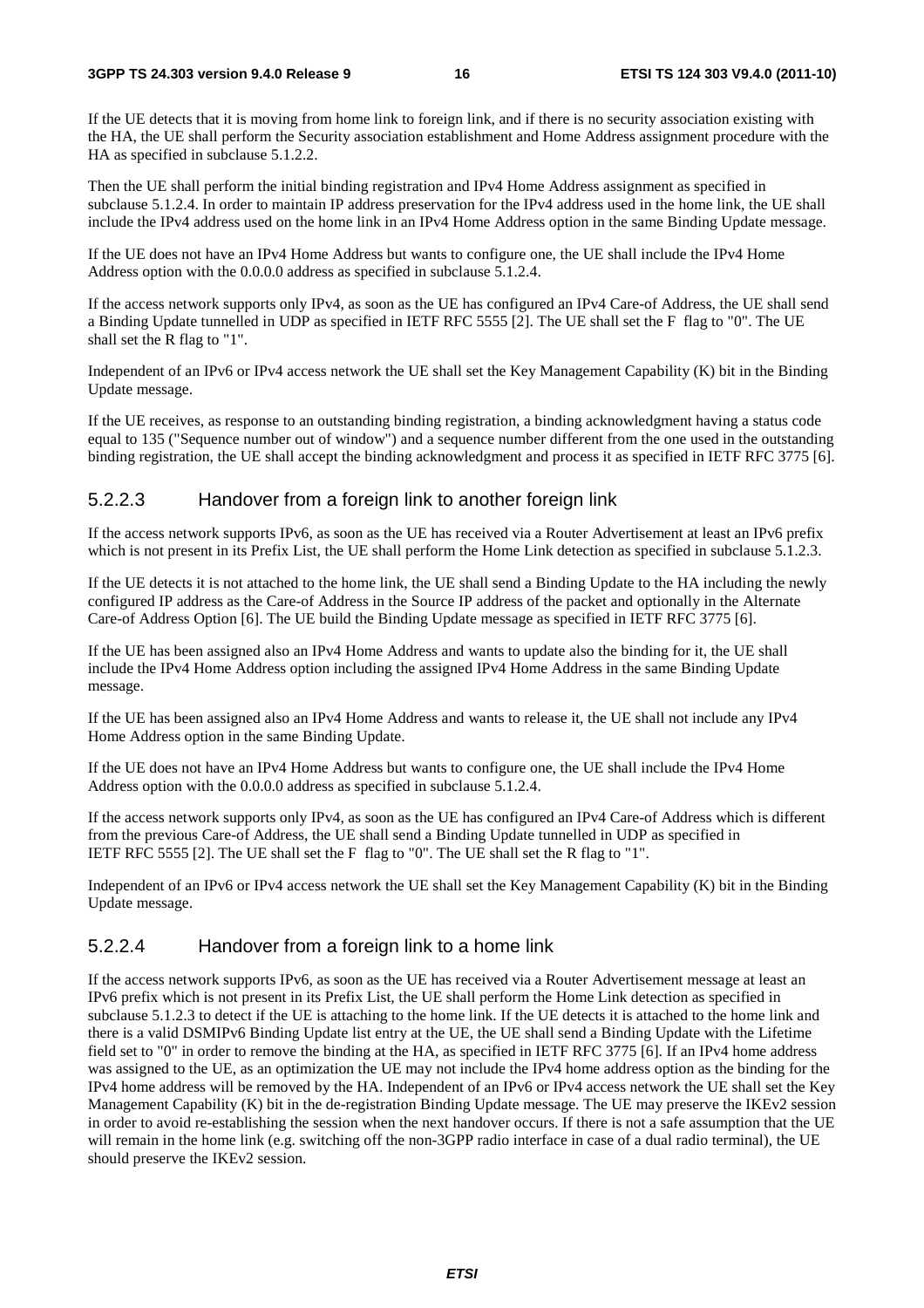#### **3GPP TS 24.303 version 9.4.0 Release 9 17 ETSI TS 124 303 V9.4.0 (2011-10)**

If the UE receives a Binding Revocation Indication message from the HA while there is an outstanding unacknowledged Binding Update with Lifetime field set to "0" message, the UE need not send a Binding Revocation Acknowledgement as specified in subclause 5.4.2.1.

#### 5.2.3 HA procedures

#### 5.2.3.1 Handover from home link to a foreign link

In case of UE handover from home link to foreign link, the HA shall support the initial registrstion procedure as specified in subclause 5.1.3.

The error codes used in the Binding Acknowledgement are the same as specified in subclause 5.1.3.2.

#### 5.2.3.2 Handover from a foreign link to another foreign link

When the HA receives a Binding Update from the UE, the HA shall validate it as described in IETF RFC 3775 [6] and in IETF RFC 5555 [2]. If the validation is successful, the HA shall update the binding cache entry related to the Home Address included in the Binding Update.

If the Binding Update is an IPv6 packet, with the Alternate Care-of Address option present, the HA shall verify the correctness of the Alternate Care-of Address option. If the Care-of Address specified in the Alternate Care-of Address option and in the Source Address field of the IPv6 header of the Binding Update packet are different, the HA shall reject the request by returning a Binding Acknowledgement with status code 128. If the option is valid, the HA shall update the binding cache entry with the Care-of Address in the Source Address of the IPv6 header.

If the Binding Update outer header is an IPv4 header and the IPv4 Care-of Address in the IPv4 Care-of Address option is the same as the IPv4 address in the Source Address in the outer IPv4 header, the HA shall update the binding cache entry with the Care-of Address in the IPv4 Care-of Address option and shall send a Binding Acknowledgment encapsulated in IPv4 as specified in IETF RFC 5555 [2].

If in the received Binding Update the IPv4 Care-of Address in the IPv4 Care-of Address option is not the same as the IPv4 address in the Source Address in the outer IPv4 header then a NAT was in the path. This information shall be included in the Binding Acknowledgement within a NAT Detection option with the F bit set. The Binding Acknowledgment shall be encapsulated in UDP and the binding cache updated as specified in IETF RFC 5555 [2].

If the Binding Update contains an IPv4 Home Address option with an IPv4 Home Address previously assigned, the HA shall update also the binding cache entry related to the IPv4 Home Address to the UE. If the Binding Update contains no IPv4 Home Address option, the HA shall remove the binding cache entry related to the IPv4 Home Address of the UE if present.

If the Binding Update contains an IPv4 Home Address option with the 0.0.0.0 IPv4 address, the HA shall assign an IPv4 Home Address to the UE, including an IPv4 Address Acknowledgement option in the Binding Acknowledgement message.

The error codes used in the Binding Acknowledgement are the same as specified in subclause 5.1.3.2.

If the Key Management Mobility Capability (K) bit is set in the Binding Update and the HA supports the feature, the HA updates its IKEv2 security associations to include the UE"s Care-of Address as the peer address and the Binding Acknowledgement is returned with the K bit set.

The HA shall set the R bit to "1" in the Binding Acknowledgement.

#### 5.2.3.3 Handover from a foreign link to a home link

When a UE hands over from a foreign link to its home link, a network based mobility protocol (PMIPv6 or GTP) in the home link creates a binding cache entry for the UE. The DSMIPv6 binding cache entry that was created by the UE on the foreign link shall not be overwritten. The downlink UE packets shall be processed by the HA based on the DSMIPv6 binding cache entry before the DSMIPv6 binding cache entry is removed.

The DSMIPv6 binding cache entry shall be removed when a Binding Update with lifetime field set to "0" is received by the HA from the UE. The HA shall process the message as per IETF RFC 5555 [2] and IETF RFC 3775 [6], removing the associated binding cache entry and sending the Binding Acknowledge message with the Status field set to "0"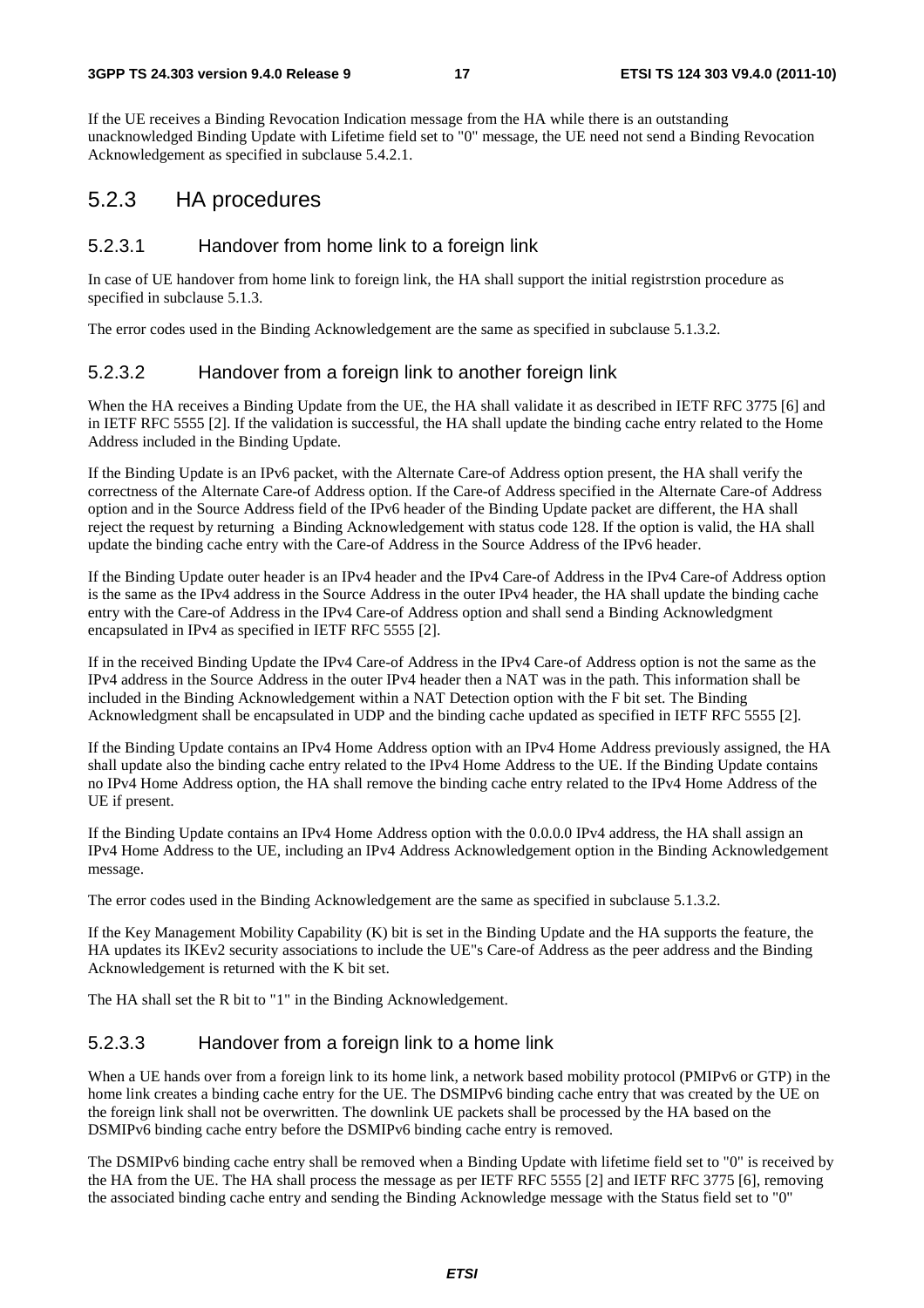(Binding Update accepted). If an IPv4 home address was assigned to the UE, the HA shall also remove the binding for the IPv4 home address tied to the IPv6 home address included in the Binding Update.

If the HA decides to remove the DSMIPv6 binding cache entry of the UE, prior to receiving a binding update with lifetime set to "0" from the UE , the HA shall send a Binding Revocation Indication message as specified in subclause 5.4.3.1.

NOTE: As described above, if the HA receives a Binding Update with Lifetime field set to "0", the HA removes the associated binding cache entry, but additionally the HA can store some data of the binding cache entry for a certain time in order to allow the HA to identify a delayed Binding Update registration message arriving at the HA after the Binding Update de-registration.

### 5.3 Dual Stack Mobile IPv6 Re-Registration

#### 5.3.1 General

The DSMIPv6 Re-Registration procedure can occur at any time when the UE is already registered at the HA. The procedure is initiated by the UE when it wishes to extend the lifetime of an existing registration, e.g. in case the lifetime is expiring. The procedure can also be initiated by the UE when it wishes to request an IPv4 home address or to release the IPv4 binding while maintaining the IPv6 binding. The procedure may also be initiated by the UE as a mechanism to refresh the NAT bindings in order to be reachable from the HA.

NOTE: The usage of BU messages for keepalive purposes can have impacts to the battery life of the UE. The UE can be configured to rate limiting or avoid NAT keepalive as specified in IETF RFC 5555 [2].

#### 5.3.2 UE procedures

As specified in IETF RFC 3775 [6], if the UE wants to extend the validity of an existing binding at the HA, the UE shall send a new Binding Update to the HA before the expiration of the lifetime indicated in the received Binding Acknowledgement, even if it is not changing its primary Care-of Address. This Binding Update is usually referred as periodic Binding Update.

The UE shall follow the rules described in IETF RC 3775 [6], IETF RFC 5555 [2] and in subclause 5.1.2.4 to send a periodic Binding Update and handle the associated Binding Acknowledgement. As the UE has not performed any handover, the UE shall confirm the already registered Care of Address and shall indicate the desired lifetime value. In a periodic Binding Update the UE may request an IPv4 Home Address.

If a NAT was detected and the UE is not exchanging data traffic, the UE may send a re-registration Binding Update in order to refresh the NAT binding. The Binding Update shall be sent with the interval contained in the Refresh Time field of the NAT detection option received when the NAT was detected. If the Refresh Time field was set to all 1s, the UE shall use the Binding Acknowledge lifetime as reference interval to send NAT keepalives Binding Updates.

The UE may also send a re-registration Binding Update with the purpose of requesting an IPv4 Home Address.

The UE may also send a re-registration Binding Update for the purpose of releasing the IPv4 Home Address previoulsy assigned. For this purpose, the UE shall follow the rules described in IETF RFC 5555 [2] sending a re-registration Binding Update containing no IPv4 Home Address option.

#### 5.3.3 HA procedures

When the HA receives a periodic Binding Update message from the UE, it shall validate it as described in IETF RFC 3775 [6], IETF RFC 5555 [2] and in subclause 5.1.3.2.

In processing a periodic Binding Update the HA shall follow the rules described in subclause 5.1.3.2. In addition if the Binding Update does not include the IPv4 home address option the HA shall remove any associated IPv4 binding cache entry and continue to maintain the IPv6 binding.

If the HA accepts the Binding Update message, it shall update the lifetime and sequence number of the existing entry in its binding cache for the Home Address. The Care-of Address is not updated as the periodic Binding Update is not used to update the Care-of Address.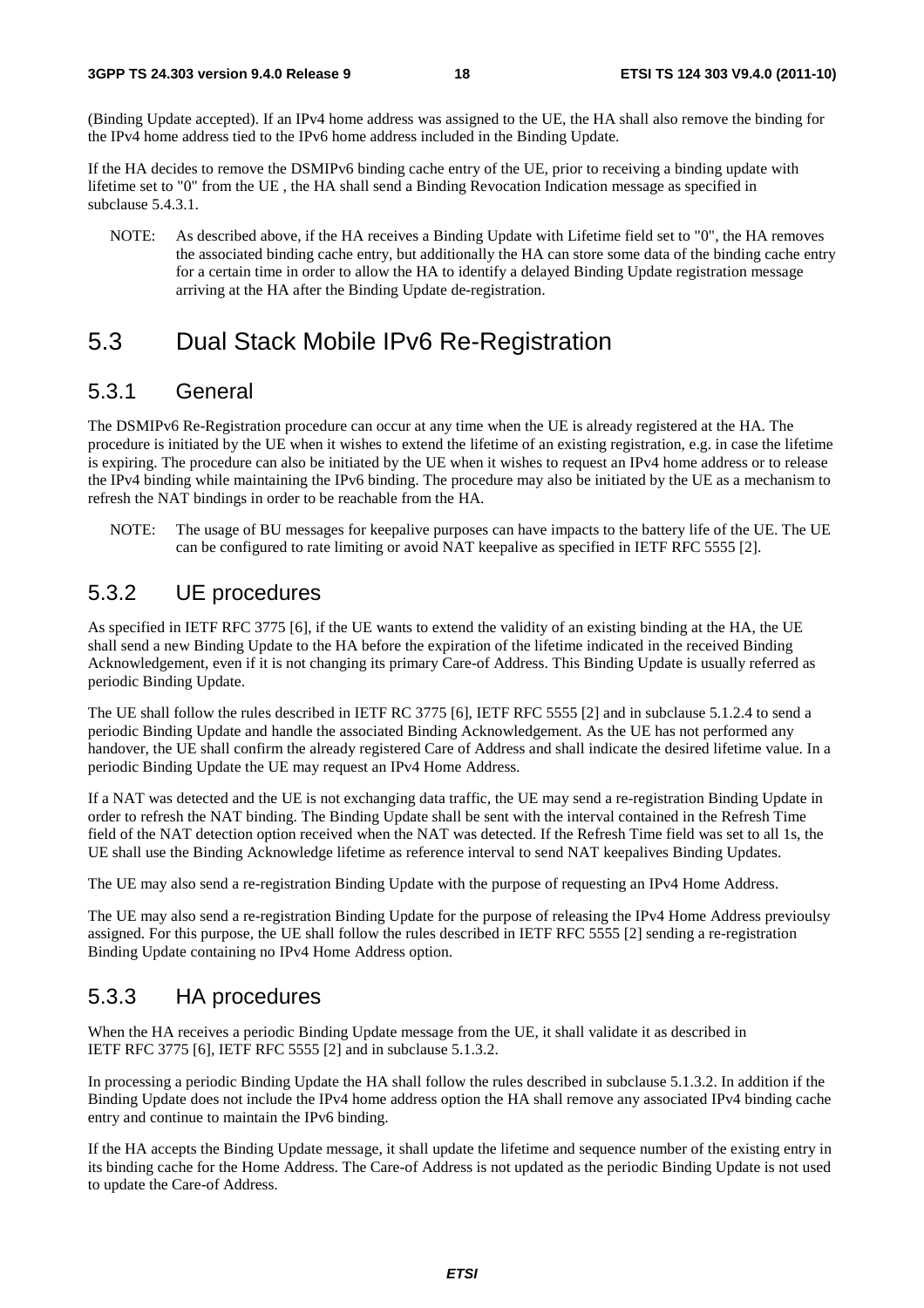### 5.4 Dual-Stack Mobile IPv6 detach

### 5.4.1 General

The DSMIPv6 detach is performed by the UE to close the DSMIPv6 session and the respective IKEv2 session or by the network to inform the UE that it does not have access to a specific PDN through DSMIPv6 any longer. After the DSMIPv6 detach procedure, the UE still has IP connectivity provided by the access network.

There are two explicit detach procedures:

- UE-initiated detach procedure: in this case the UE performs a DSMIPv6 de-registration with the HA and closes the IKEv2 session.
- HA-initiated detach procedure: in this case the HA informs the UE that the DSMIPv6 binding is no more valid. The UE shall then perform the network-initiated detach procedure.

### 5.4.2 UE procedures

#### 5.4.2.1 Network-initiated detach

Upon receiving a Binding Revocation Indication (BRI) message according to draft-ietf-mext-binding-revocation [19] from the HA, the UE first shall perform the required validity checks on the BRI according to draft-ietf-mext-bindingrevocation [19].

The UE shall send a Binding Revocation Acknowledgement (BRA) as specified in draft-ietf-mext-bindingrevocation [19]. In this message the UE shall set the status field to "Success" to reflect that it has received the BRI message. The BRA message may be tunnelled in UDP or IPv4 as specified in subclause 5.1.2.4 for Binding Update messages.

The UE then shall remove the entry identified in the BRI as deregistered from its binding update list and shall use the procedures defined in IETF RFC 4306 [14] to remove the IPsec security associations associated with the DSMIPv6 registration as described in subclause 5.4.2.2.

#### 5.4.2.2 UE-initiated detach

To detach from a specific PDN to which it is connected through a DSMIPv6 session, the UE shall send a Binding Update with the Lifetime field set to 0 as specified in IETF RFC 3775 [6].

The UE shall use the procedures defined in the IKEv2 protocol in IETF RFC 4306 [14] to remove the IPsec security associations associated with the DSMIPv6 registration. The UE shall close the security associations associated with the DSMIPv6 registration and instruct the HA to do the same by sending the INFORMATIONAL request message including a DELETE payload. The Protocol ID in the DELETE payload shall be set to "1" (IKE) to indicate that all IPsec ESP security associations that were negotiated within the IKEv2 exchange shall be deleted.

#### 5.4.3 HA procedures

#### 5.4.3.1 Network-initiated detach

As soon as it receives a trigger for network-initiated detach procedure (3GPP TS 29.273 [20]) the HA shall send a Binding Revocation Indication (BRI) message according to draft-ietf-mext-binding-revocation [19] to the UE. The message shall contain the Home Address, corresponding to the PDN connection which shall be removed. The HA shall set the P (Proxy Binding) bit to 0 (Not Proxy MIPv6 binding), G bit (Global) to 0 (only the PDN Connection specified by the HoA is removed) and V bit (IPv4 HoA Binding Only) to 0 (Not to terminate the IPv4 Home Address binding only). The revocation trigger value shall be set to 1 (Unspecified). The HA shall include the UE home address in the Type 2 routing header as per draft-ietf-mext-binding-revocation [19] and shall not include any mobility option. The BRI message may be tunnelled in UDP or IPv4 as specified in subclause 5.1.3.2 for Binding Acknowledgement messages.

The HA shall follow procedures according to draft-ietf-mext-binding-revocation [19] to await the receipt of a Binding Revocation Acknowledgment (BRA) message from the UE. These procedures are based on the timer MINDelayBRIs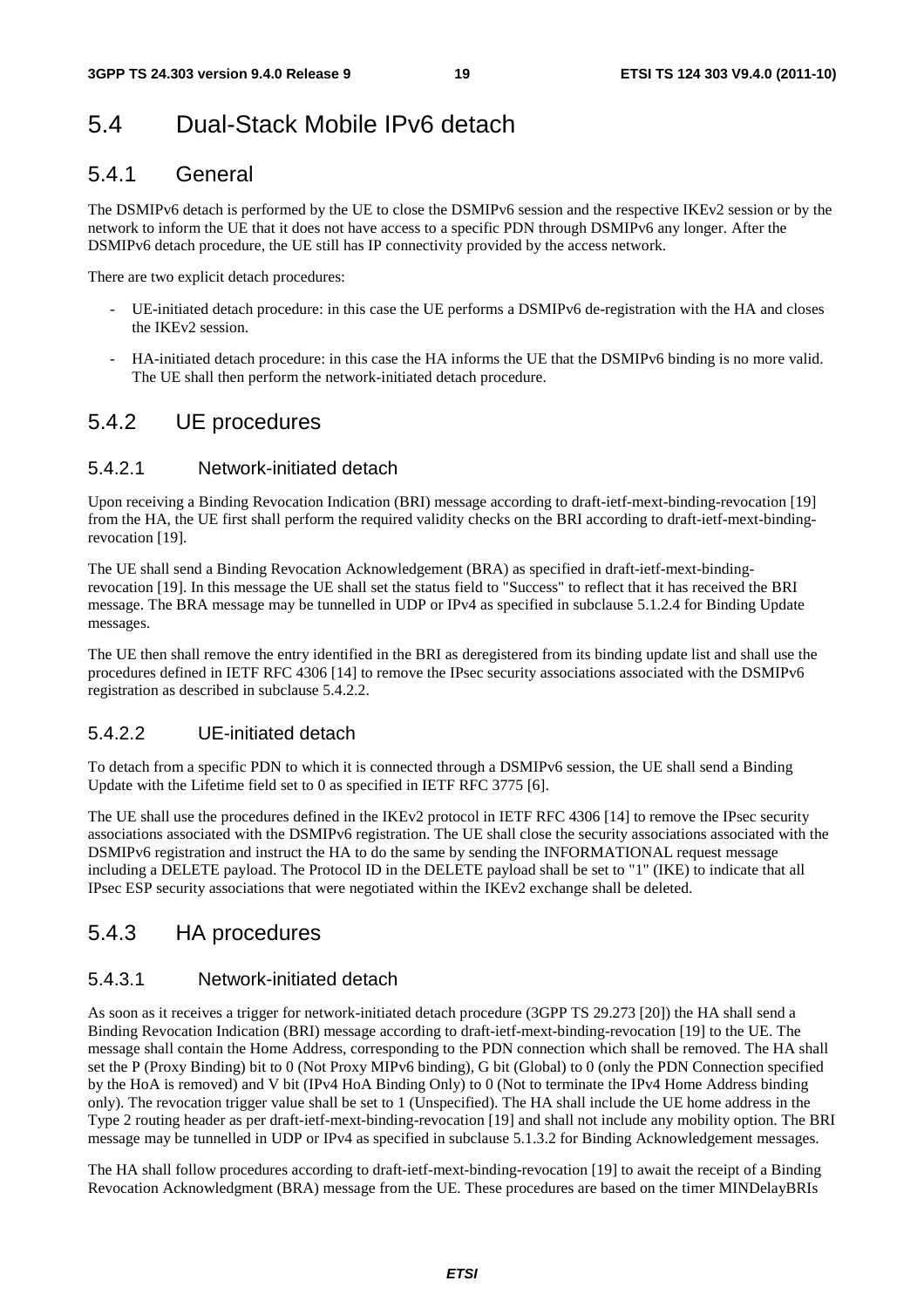defined in draft-ietf-mext-binding-revocation [19]. The HA shall not remove the entry from its binding cache before receiving the BRA.

If the HA receives a Binding Update with Lifetime set to 0 after initiating the network-initiated detach procedure, the HA should treat the BU as acknowledgement to the BRI for the purposes of completing the revocation procedures that are defined in draft-ietf-mext-binding-revocation [19]; in this case, the HA shall remove the respective entry in its binding cache, deleting the timer MINDelayBRIs and respond with a Binding Acknowledgement according to IETF RFC 5555 [2] and IETF RFC 3775 [6].

#### 5.4.3.2 UE-initiated detach

When the HA receives a Binding Update with the Lifetime field set to 0, it shall delete any existing entry for the Home Address included in the Binding Update. Then the HA shall send a Binding Acknowledgement as specified in IETF RFC 5555 [2] and IETF RFC 3775 [6].

On receipt of the INFORMATIONAL request message including a DELETE payload indicating that the UE is deleting the IPsec security associations associated with the DSMIPv6 registration, the HA shall close the IKE security association, and all IPsec ESP security associations that were negotiated within it towards the UE.

5.5 Void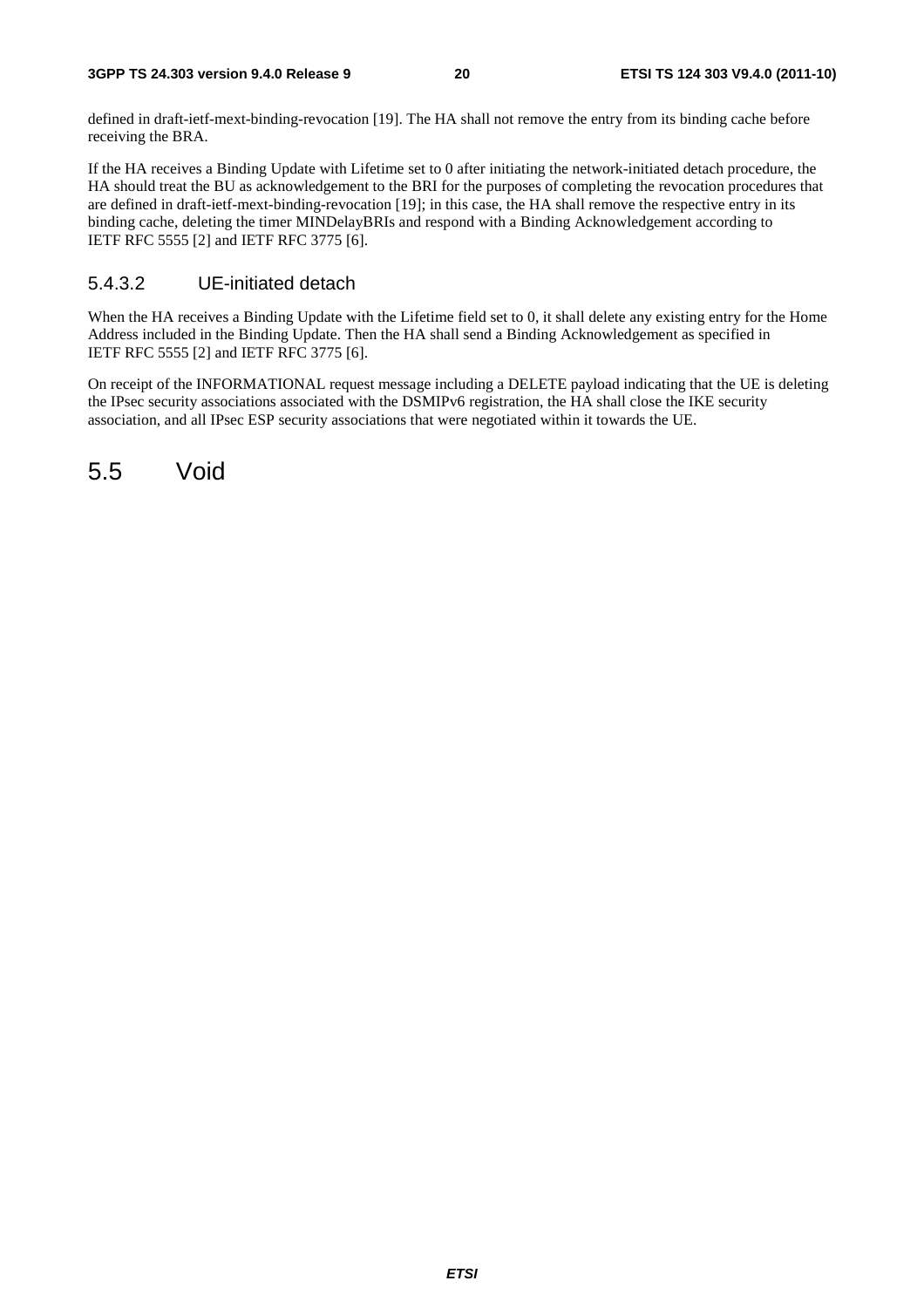### Annex A (normative): Message Details

### A.1 General

Only the message fields and the mobility options used in the DSMIPv6 procedures defined in this TS are present in this annex. Unspecified message fields and mobility options are not used by this specification.

The IP header, the home address destination option, and type 2 routing header option of the DSMIPv6 signalling messages are not included in this annex. They shall be set in the message as defined in the IETF RFC 3775 [6], IETF RFC 5555 [2] and draft-ietf-mext-binding-revocation [19].

### A.2 Initial Binding Registration

### A.2.1 Binding Update

The fields of a BU message for the DSMIPv6 Initial Binding Registration procedure are depicted in Table A.2.1-1.

The Mobility Options in a BU message for the DSMIPv6 Initial Binding Registration procedure are depicted in Table A.2.1-2.

| <b>Fields</b>                               | <b>Fields Description</b>                                                                                                                                                                 | <b>Reference</b>         |
|---------------------------------------------|-------------------------------------------------------------------------------------------------------------------------------------------------------------------------------------------|--------------------------|
| Sequence Number                             | Set to a monotonically increasing value.                                                                                                                                                  | <b>IETF RFC 3775 [6]</b> |
| Lifetime                                    | Set to the requested number of time in units of 4<br>seconds the binding shall remain valid.                                                                                              | <b>IETF RFC 3775 [6]</b> |
| Home Registration (H)                       | Set to "1" to indicate receiving node should act as this<br>node"s HA                                                                                                                     | IETF RFC 3775 [6]        |
| Link-local Address<br>Compatibility (L)     | The Link-Local Address Compatibility (L) bit is set<br>when the home address reported by the mobile node<br>has the same interface identifier as the mobile node's<br>link-local address. | IETF RFC 3775 [6]        |
| Key Management Mobility<br>Capability (K)   | Set to "1" to indicate IKEv2 SA ability to survive<br>mobility                                                                                                                            | <b>IETF RFC 3775 [6]</b> |
| Acknowledge (A)                             | Set to "1" to request an acknowledgement message.                                                                                                                                         | <b>IETF RFC 3775 [6]</b> |
| Force UDP encapsulation<br>request (F) Flag | Set to "0" to indicate no forced UDP encapsulation                                                                                                                                        | <b>IETF RFC 5555 [2]</b> |
| Mobile Router Flag (R)                      | Set to "1" to indicate home network prefix preservation IIETF RFC 3963 [29]<br>for the UE.                                                                                                |                          |

#### **Table A.2.1-1: Fields of a BU message for the DSMIPv6 Initial Binding Registration procedure**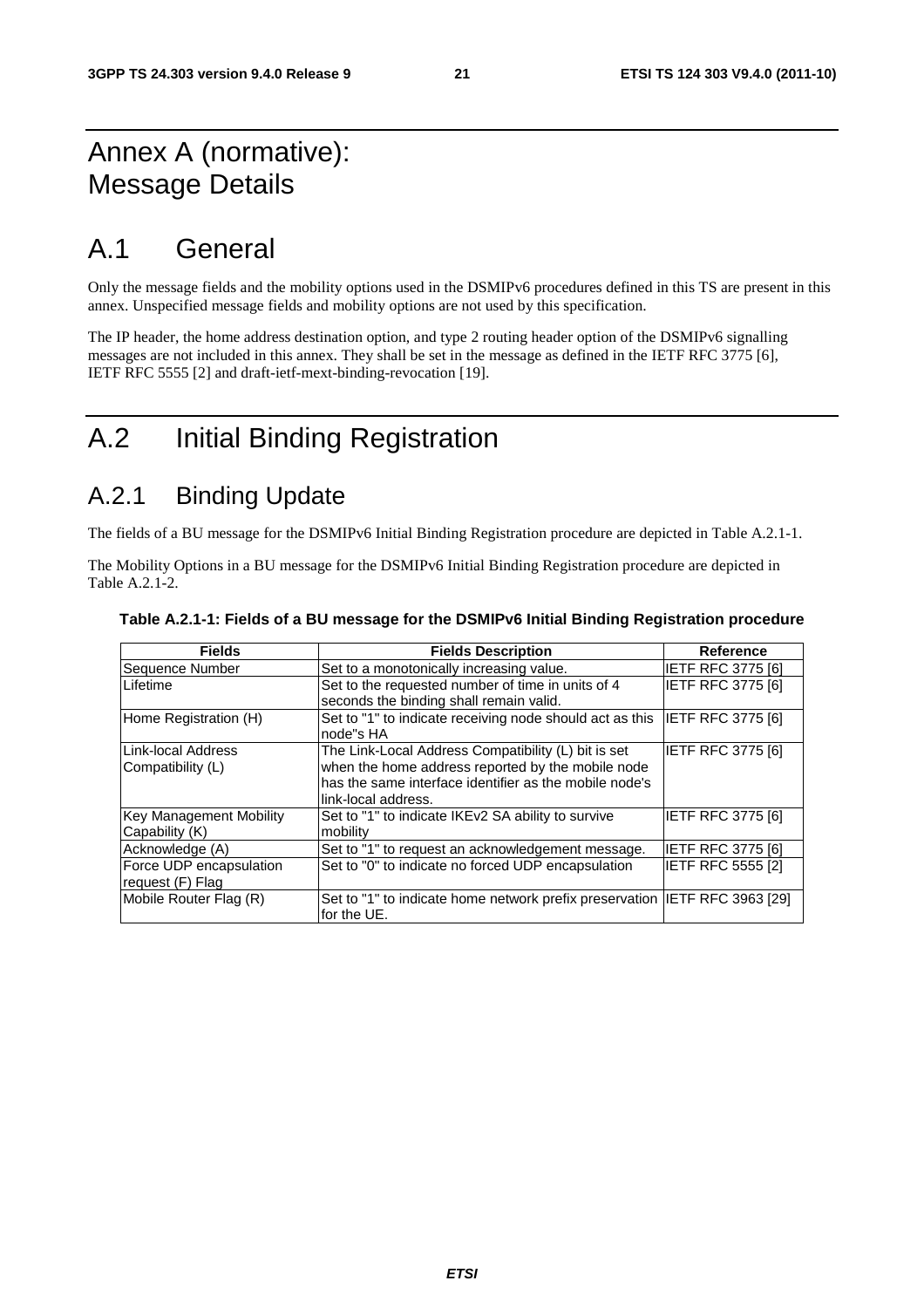| <b>Mobility Option</b>             | Cat. | <b>Mobility Option Description</b>                                                                                                                                 | <b>Reference</b>         |
|------------------------------------|------|--------------------------------------------------------------------------------------------------------------------------------------------------------------------|--------------------------|
| <b>IPv4 Home Address</b><br>option | O    | Set to the value "0.0.0.0" to request allocation for the<br>UE. The "P" flag is set to '0'.<br>The Prefix Length is set to the requested prefix length<br>of '32'. | <b>IETF RFC 5555 [2]</b> |
| IPv 4 Care-of Address              | C    | Set to the IPv4 Care-of address when in an IPv4<br>Access Network.                                                                                                 | IETF RFC 5555 [2]        |
| Alternate Care-of<br>Address       | С    | Used (in addition to the Source address of the IPv6<br>packet) to carry the IPv6 care-of address when in an<br>IPv6 access network.                                | <b>IETF RFC 3775 [6]</b> |

#### **Table A.2.1-2: Mobility Options in a BU message for the DSMIPv6 Initial Binding Registration procedure**

### A.2.2 Binding Acknowledgement

The fields of a BA message for the DSMIPv6 Initial Binding Registration procedure are depicted in Table A.2.2-1.

The Mobility Options in a BA message for the DSMIPv6 Initial Binding Registration procedure are depicted in Table A.2.2-2.

**Table A.2.2-1: Fields of a BA message for the DSMIPv6 Initial Binding Registration procedure** 

| <b>Fields</b>                                    | <b>Fields Description</b>                                                                                                    | Reference                 |
|--------------------------------------------------|------------------------------------------------------------------------------------------------------------------------------|---------------------------|
| <b>Status</b>                                    | Set to indicate the result.                                                                                                  | <b>IETF RFC 3775 [6]</b>  |
| <b>Key Management Mobility</b><br>Capability (K) | Set as per HA ability to support the feature of updating IETF RFC 3775 [6],<br>the IKE SA based on Binding Update processing | <b>IETF RFC 5555 [2]</b>  |
| Mobile Router Flag (R)                           | Set to "1"                                                                                                                   | <b>IETF RFC 3963 [29]</b> |
| Sequence Number                                  | Set to the value received in the corresponding Binding IETF RFC 3775 [6]<br>Update.                                          |                           |
| Lifetime                                         | Set to the granted number of time units of 4 seconds<br>the binding shall remain valid.                                      | <b>IETF RFC 3775 [6]</b>  |

#### **Table A.2.2-2: Mobility Options in a BA message for the DSMIPv6 Initial Binding Registration procedure**

| <b>Mobility Option</b>                          | Cat. | <b>Mobility Option Description</b>                                                                                                                                                                                                 | Reference         |
|-------------------------------------------------|------|------------------------------------------------------------------------------------------------------------------------------------------------------------------------------------------------------------------------------------|-------------------|
| <b>IPv4 Address</b><br>Acknowledgment<br>option | С    | If IPv4 Home Address option is present in the<br>corresponding BU, IPv4 Home Address is set to the<br>IPv4 Home Address allocated for the UE. The<br>supporting Status field is set accordingly. Pref-len field<br>is set to "32". | IETF RFC 5555 [2] |
| NAT Detection Option                            | C    | When present the option contains the F Flag which<br>indicates to the UE that UDP encapsulation is required.<br>Option contains an optionally Refresh Time for the UE<br>to refresh the NAT binding.                               | IETF RFC 5555 [2] |
| <b>Binding Refresh</b><br>Advice                | O    | Contains a Refresh Interval in units of 4 seconds<br>indicating the remaining time until the UE should send<br>a new home registration to the HA.                                                                                  | IETF RFC 3775 [6] |

### A.2.3 Binding Error

The fields of a BE message for the DSMIPv6 Initial Binding Registration procedure are depicted in Table A.2.3-1.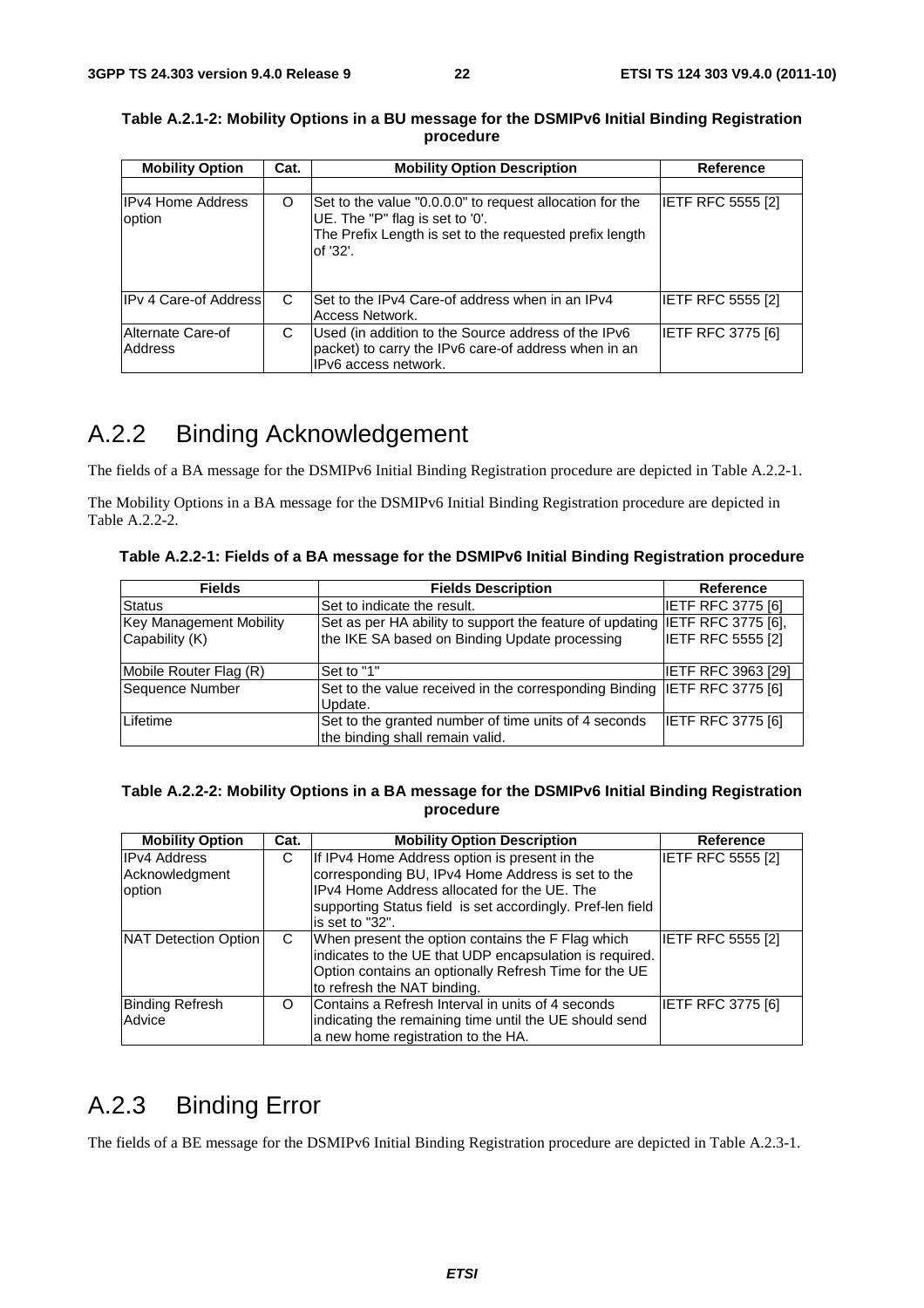**Table A.2.3-1: Fields of a BE message for the DSMIPv6 Initial Binding Registration procedure** 

| <b>Fields</b> | <b>Fields Description</b>                                                      | Reference                |
|---------------|--------------------------------------------------------------------------------|--------------------------|
| Status        | Set to indicate the result.                                                    | <b>IETF RFC 3775 [6]</b> |
| Home Address  | IThe home address that was contained in the Home<br>Address destination option | <b>IETF RFC 3775 [6]</b> |

### A.3 Re-Registration

### A.3.1 Binding Update

The fields of a BU message for the DSMIPv6 Re-Registration procedure are depicted in Table A.3.1-1.

The Mobility Options in a BU message for the DSMIPv6 Re-Registration procedure are depicted in Table A.3.1-2.

| <b>Fields</b>                               | <b>Fields Description</b>                                                                                                                                                                  | Reference                |
|---------------------------------------------|--------------------------------------------------------------------------------------------------------------------------------------------------------------------------------------------|--------------------------|
| Sequence Number                             | Set to a monotonically increasing value.                                                                                                                                                   | <b>IETF RFC 3775 [6]</b> |
| Lifetime                                    | Set to the requested number of time units the binding<br>shall remain valid.                                                                                                               | <b>IETF RFC 3775 [6]</b> |
| Home Registration (H)                       | Set to "1" to indicate receiving node should act as this IETF RFC 3775 [6]<br>Inode"s HA                                                                                                   |                          |
| Link-local Address<br>Compatibility (L)     | The Link-Local Address Compatibility (L) bit is set<br>when the home address reported by the mobile node<br>has the same interface identifier as the mobile node's<br>llink-local address. | IETF RFC 3775 [6]        |
| Key Management Mobility<br>Capability (K)   | Set to "1" to indicate IKEv2 SA ability to survive<br>mobility                                                                                                                             | IETF RFC 3775 [6]        |
| Acknowledge (A)                             | Set to "1" to request an acknowledgement message.                                                                                                                                          | IETF RFC 3775 [6]        |
| Force UDP encapsulation<br>request (F) Flag | Set to "0" to indicate no forced UDP encapsulation                                                                                                                                         | <b>IETF RFC 5555 [2]</b> |
| Mobile Router Flag (R)                      | Set to "1" to indicate home network prefix preservation IETF RFC 3963 [29]<br>for the UE.                                                                                                  |                          |

#### **Table A.3.1-2: Mobility Options in a BU message for the DSMIPv6 Re-Registration procedure**

| <b>Mobility Option</b>       | Cat. | <b>Mobility Option Description</b>                                                                                                                                                                                           | Reference         |
|------------------------------|------|------------------------------------------------------------------------------------------------------------------------------------------------------------------------------------------------------------------------------|-------------------|
| IIPv4 Home Address<br>option | C    | If the UE has previously registered IPv4 home address IETF RFC 5555 [2]<br>and wants to keep it, it is included in the option. The "P"<br>flag is not set. The Prefix Length is set to the requested<br>prefix length of 32. |                   |
|                              |      | If the UE has previously registered IPv4 home address<br>and wants to release it, it is not included in the BU.                                                                                                              |                   |
|                              |      | If the UE has no IPv4 Home address it may set the<br>value "0.0.0.0" to request allocation for the UE. In this<br>case the "P" flag is set to "0".                                                                           |                   |
|                              |      | The Prefix Length is set to the requested prefix length<br>of 32.                                                                                                                                                            |                   |
| <b>IPv 4 Care-of Address</b> | C    | Set to the IPv4 Care-of address (same value as was<br>set in the Initial BU) when in an IPv4 Access Network                                                                                                                  | IETF RFC 5555 [2] |
| Alternate Care-of<br>Address | C    | Used (in addition to the Source address of the IPv6<br>packet) to carry the IPv6 care-of address when in an<br>IPv6 access network.                                                                                          | IETF RFC 3775 [6] |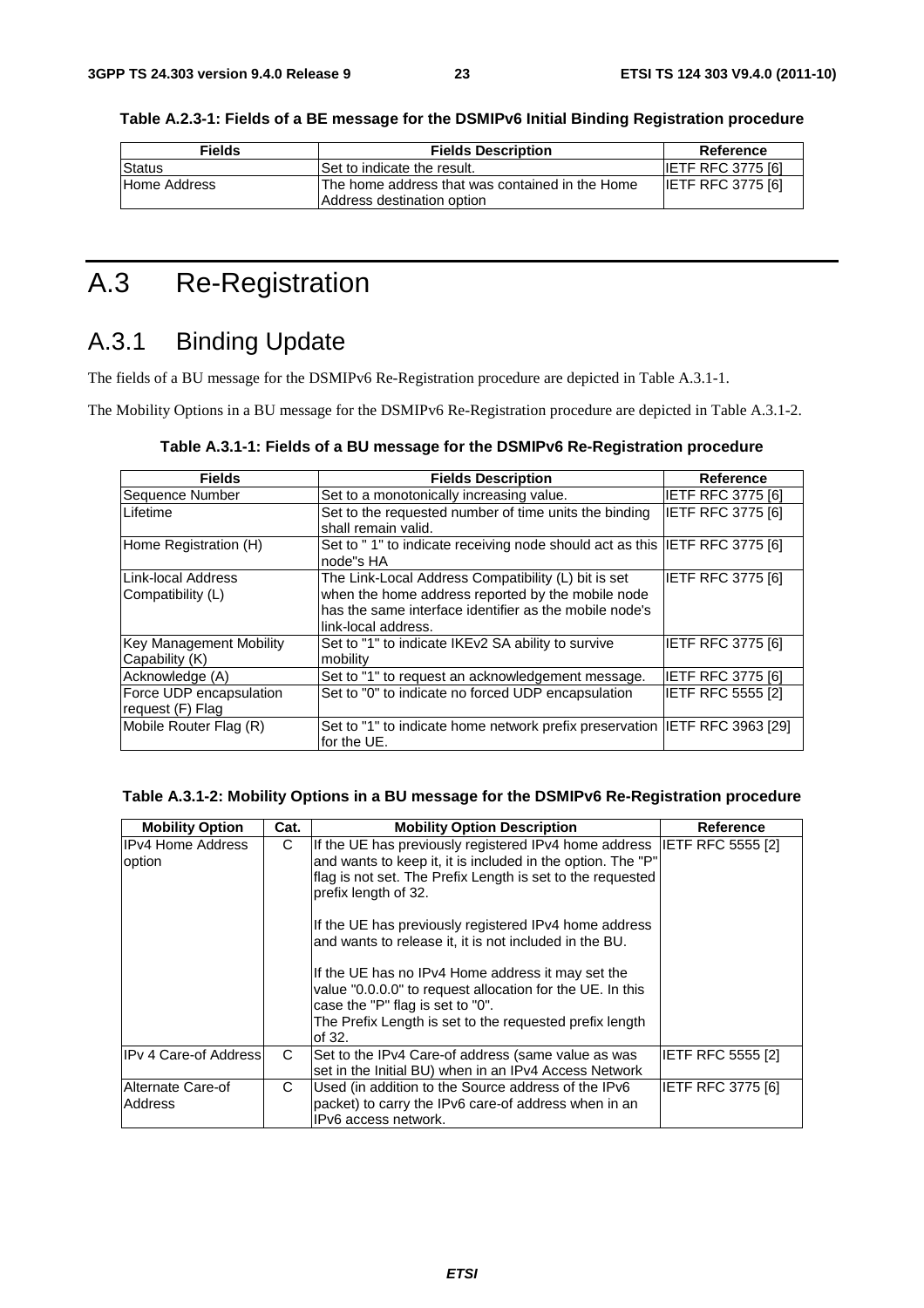### A.3.2 Binding Acknowledgement

The fields of a BA message for the DSMIPv6 Re-Registration procedure are depicted in Table A.3.2-1.

The Mobility Options in a BA message for the DSMIPv6 Re-Registration procedure are depicted in Table A.3.2-2.

**Table A.3.2-1: Fields of a BA message for the DSMIPv6 Re-Registration procedure** 

| <b>Fields</b>                                    | <b>Fields Description</b>                                                                                                                                                            | <b>Reference</b>          |
|--------------------------------------------------|--------------------------------------------------------------------------------------------------------------------------------------------------------------------------------------|---------------------------|
| <b>Status</b>                                    | Set to indicate the result.                                                                                                                                                          | <b>IETF RFC 3775 [6]</b>  |
| <b>Key Management Mobility</b><br>Capability (K) | Set as per HA ability to support the feature of updating IETF RFC 3775 [6],<br>the IKE SA based on Binding Update processing                                                         | <b>IETF RFC 5555 [2]</b>  |
| Mobile Router Flag (R)                           | Set to "1"                                                                                                                                                                           | <b>IETF RFC 3963 [29]</b> |
| Sequence Number                                  | Set to the value received in the corresponding Binding IETF RFC 3775 [6]<br>Update or the last accepted sequence number in the<br>case of Status 135 ("Sequence Number out of window |                           |
| Lifetime                                         | Set to the granted number of time units of 4 seconds<br>the binding shall remain valid.                                                                                              | <b>IETF RFC 3775 [6]</b>  |

#### **Table A.3.2-2: Mobility Options in a BA message for the DSMIPv6 Re-Registration procedure**

| <b>Mobility Option</b> | Cat. | <b>Mobility Option Description</b>                      | <b>Reference</b>         |
|------------------------|------|---------------------------------------------------------|--------------------------|
| <b>IPv4 Address</b>    | С    | If IPv4 Home Address option is present in the           | IETF RFC 5555 [2]        |
| Acknowledgment         |      | corresponding BU, IPv4 Home Address is set to the       |                          |
| option                 |      | IPv4 Home Address previously allocated for the UE or    |                          |
|                        |      | to a dynamically allocated value if the UE had no       |                          |
|                        |      | previous IPv4 home address and requested one at with    |                          |
|                        |      | the BU. The supporting Status field is set accordingly. |                          |
|                        |      | Pref-len field is set to "32".                          |                          |
| NAT Detection Option   | C    | When present the option contains the F Flag which       | <b>IETF RFC 5555 [2]</b> |
|                        |      | indicates to the UE that UDP encapsulation is required. |                          |
|                        |      | Option contains an optionally Refresh Time for the UE   |                          |
|                        |      | to refresh the NAT binding.                             |                          |
| <b>Binding Refresh</b> | O    | Contains a Refresh Interval in units of 4 seconds       | <b>IETF RFC 3775 [6]</b> |
| Advice                 |      | indicating the remaining time until the UE should send  |                          |
|                        |      | a new home registration to the HA.                      |                          |

### A.4 Handover

### A.4.1 Binding Update

The fields of a BU message for the DSMIPv6 Handover procedure are depicted in Table A.4.1-1.

The Mobility Options in a BU message for the DSMIPv6 Handover procedure are depicted in Table A.4.1-2.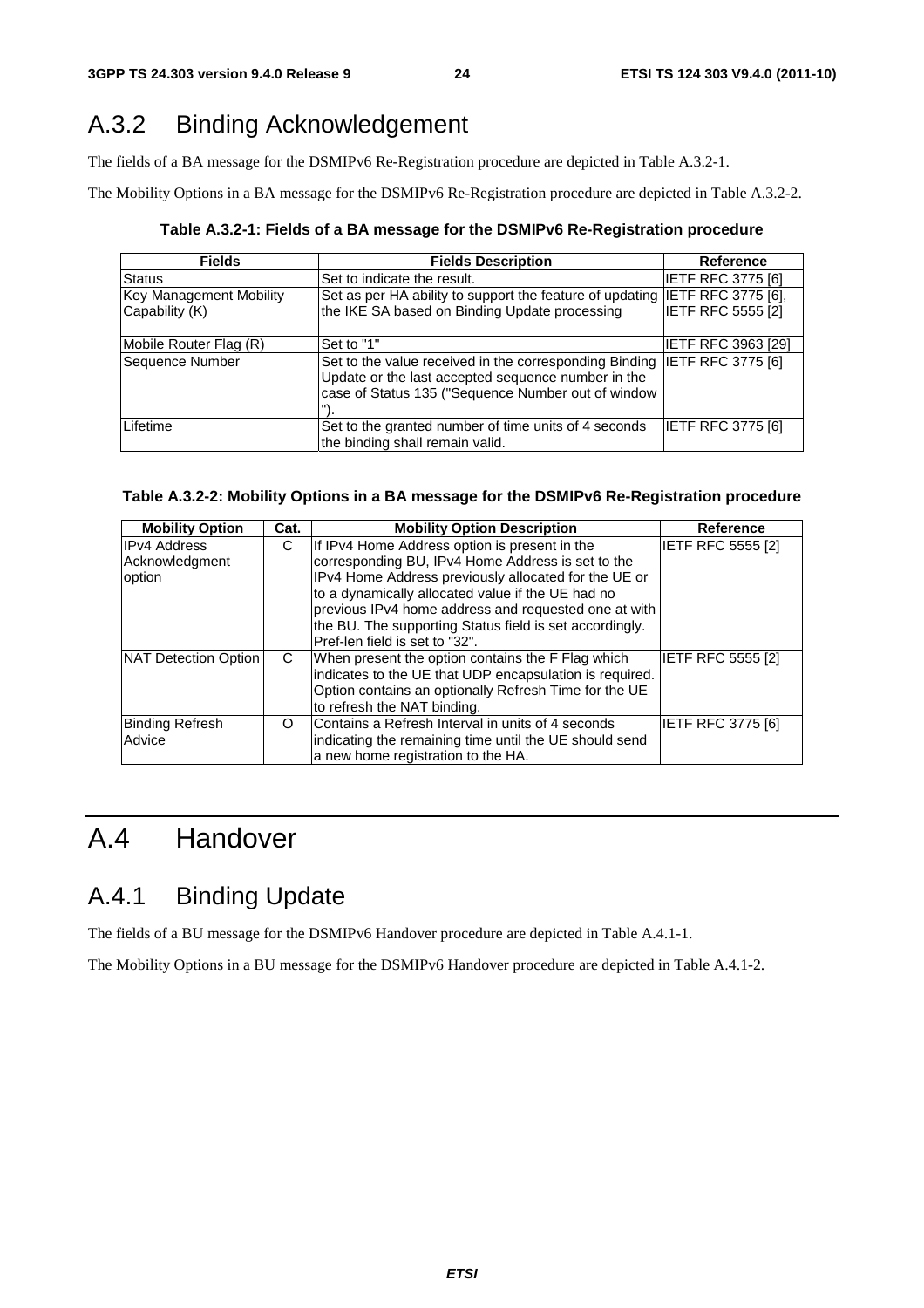| <b>Fields</b>                                    | <b>Fields Description</b>                                                                                                                                                                 | <b>Reference</b>         |
|--------------------------------------------------|-------------------------------------------------------------------------------------------------------------------------------------------------------------------------------------------|--------------------------|
| Sequence Number                                  | Set to a monotonically increasing value.                                                                                                                                                  | <b>IETF RFC 3775 [6]</b> |
| Lifetime                                         | Set to the requested number of time units the binding<br>shall remain valid.                                                                                                              | <b>IETF RFC 3775 [6]</b> |
| Home Registration (H)                            | Set to "1" to indicate receiving node should act as this IETF RFC 3775 [6]<br>node"s HA                                                                                                   |                          |
| Link-local Address<br>Compatibility (L)          | The Link-Local Address Compatibility (L) bit is set<br>when the home address reported by the mobile node<br>has the same interface identifier as the mobile node's<br>link-local address. | <b>IETF RFC 3775 [6]</b> |
| <b>Key Management Mobility</b><br>Capability (K) | Set to "1" to indicate IKEv2 SA ability to survive<br>mobility.                                                                                                                           | IETF RFC 3775 [6]        |
| Acknowledge (A)                                  | Set to "1" to request an acknowledgement message.                                                                                                                                         | <b>IETF RFC 3775 [6]</b> |
| Force UDP encapsulation<br>request (F) Flag      | Set to "0" to indicate no forced UDP encapsulation                                                                                                                                        | <b>IETF RFC 5555 [2]</b> |
| Mobile Router Flag (R)                           | Set to "1" to indicate home network prefix preservation IETF RFC 3963 [29]<br>for the UE.                                                                                                 |                          |

**Table A.4.1-1: Fields of a BU message for the DSMIPv6 Handover procedure** 

#### **Table A.4.1-2: Mobility Options in a BU message for the DSMIPv6 Handover procedure**

| <b>Mobility Option</b>             | Cat. | <b>Mobility Option Description</b>                                                                                                                                                                                                                                                                                            | <b>Reference</b>         |
|------------------------------------|------|-------------------------------------------------------------------------------------------------------------------------------------------------------------------------------------------------------------------------------------------------------------------------------------------------------------------------------|--------------------------|
| <b>IPv4 Home Address</b><br>option | C    | For dynamic allocation, set to the value "0.0.0.0" to<br>request allocation for the UE. In this case the "P" flag<br>is set to "0".<br>The Prefix Length is set to the requested prefix length<br>of "32".                                                                                                                    | <b>IETF RFC 5555 [2]</b> |
|                                    |      | If the UE already has an IPv4 Home Address and<br>wants to keep on using it, the IPv4 home address is set<br>to the previously allocated value. The "P" flag is not set.<br>The Prefix Length is set to "32".<br>If the UE already has an IPv4 Home Address and<br>wants to release it, the option is not inserted in the BU, |                          |
| IIPv 4 Care-of Addressl            | C.   | Set to the IPv4 Care-of address when in an IPv4<br>Access Network.                                                                                                                                                                                                                                                            | <b>IETF RFC 5555 [2]</b> |
| Alternate Care-of<br>Address       | C    | Used (in addition to the Source address of the IPv6<br>packet) to carry the IPv6 care-of address when in an<br>IPv6 access network.                                                                                                                                                                                           | <b>IETF RFC 3775 [6]</b> |

### A.4.2 Binding Acknowledgement

The fields of a BA message for the DSMIPv6 Handover procedure are depicted in Table A.4.2-1.

The Mobility Options in a BA message for the DSMIPv6 Handover procedure are depicted in Table A.4.2-2.

|  | Table A.4.2-1: Fields of a BA message for the DSMIPv6 Handover procedure |
|--|--------------------------------------------------------------------------|
|--|--------------------------------------------------------------------------|

| <b>Fields</b>                  | <b>Fields Description</b>                                                                                                                                                 | <b>Reference</b>          |
|--------------------------------|---------------------------------------------------------------------------------------------------------------------------------------------------------------------------|---------------------------|
| Status                         | Set to indicate the result.                                                                                                                                               | <b>IETF RFC 3775 [6]</b>  |
| <b>Key Management Mobility</b> | Set as per HA ability to support the feature of updating IETF RFC 3775 [6],                                                                                               |                           |
| Capability (K)                 | the IKE SA based on Binding Update processing                                                                                                                             | <b>IETF RFC 5555 [2]</b>  |
| Mobile Router Flag (R)         | Set to "1"                                                                                                                                                                | <b>IETF RFC 3963 [29]</b> |
| Sequence Number                | Set to the value received in the corresponding Binding<br>Update or the last accepted sequence number in the<br>case of Status 135 (" Sequence Number out of<br>window"). | <b>IETF RFC 3775 [6]</b>  |
| Lifetime                       | Set to the granted number of time units of 4 seconds<br>the binding shall remain valid.                                                                                   | IETF RFC 3775 [6]         |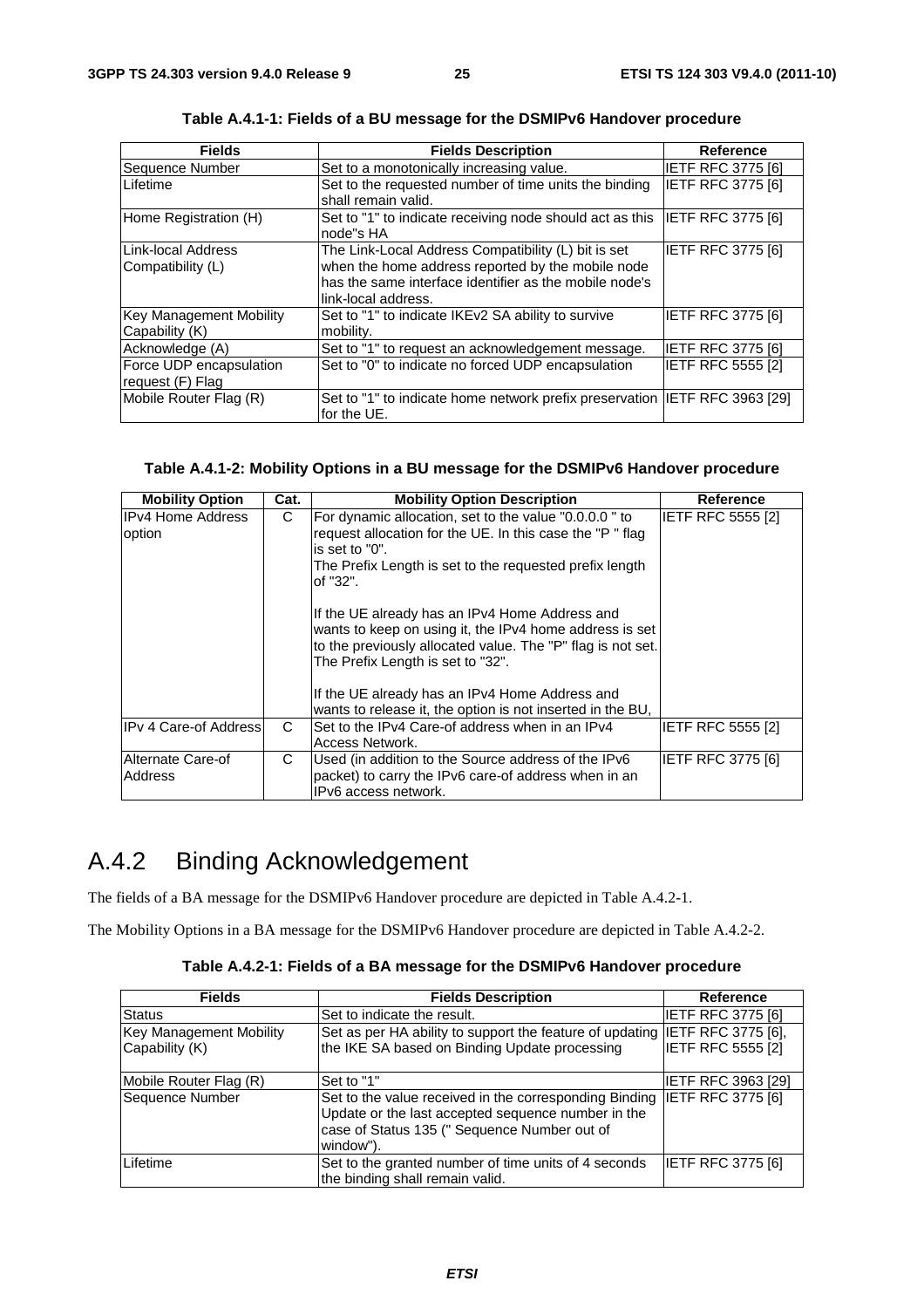| <b>Mobility Option</b> | Cat. | <b>Mobility Option Description</b>                       | Reference                |
|------------------------|------|----------------------------------------------------------|--------------------------|
| <b>IPv4 Address</b>    | С    | If IPv4 Home Address option is present in the            | <b>IETF RFC 5555 [2]</b> |
| Acknowledgment         |      | corresponding BU, IPv4 Home Address is set to the        |                          |
| option                 |      | IPv4 Home Address either newly allocated for the UE      |                          |
|                        |      | or previously assigned prior to the Handover. The        |                          |
|                        |      | supporting Status field is set accordingly. The Pref-len |                          |
|                        |      | is set to "32".                                          |                          |
| NAT Detection Option   | C    | When present the option contains the F Flag which        | <b>IETF RFC 5555 [2]</b> |
|                        |      | indicates to the UE that UDP encapsulation is required.  |                          |
|                        |      | Option contains an optionally Refresh Time for the UE    |                          |
|                        |      | to refresh the NAT binding.                              |                          |
| <b>Binding Refresh</b> | O    | Contains a Refresh Interval in units of four seconds     | <b>IETF RFC 3775 [6]</b> |
| Advice                 |      | indicating the remaining time until the UE should send   |                          |
|                        |      | a new home registration to the HA.                       |                          |

**Table A.4.2-2: Mobility Options in a BA message for the DSMIPv6 Handover procedure** 

### A.5 UE-initiated Detach

### A.5.1 Binding Update

The fields of a BU message for the DSMIPv6 UE-Initiated Detach are depicted in Table A.5.1-1.

The Mobility Options in a BU message for the DSMIPv6 UE-Initiated Detach are depicted in Table A.5.1-2.

| <b>Fields</b>                                    | <b>Fields Description</b>                                                                                                                                                                 | <b>Reference</b>         |
|--------------------------------------------------|-------------------------------------------------------------------------------------------------------------------------------------------------------------------------------------------|--------------------------|
| Sequence Number                                  | Set to a monotonically increasing value.                                                                                                                                                  | <b>IETF RFC 3775 [6]</b> |
| Lifetime                                         | Set to a value of "0" indicating that the Binding Cache<br>entry for the UE is to be deleted.                                                                                             | <b>IETF RFC 3775 [6]</b> |
| Home Registration (H)                            | Set to "1" to indicate receiving node should act as this IETF RFC 3775 [6]<br>node"s HA                                                                                                   |                          |
| Link-local Address<br>Compatibility (L)          | The Link-Local Address Compatibility (L) bit is set<br>when the home address reported by the mobile node<br>has the same interface identifier as the mobile node's<br>link-local address. | <b>IETF RFC 3775 [6]</b> |
| <b>Key Management Mobility</b><br>Capability (K) | Set to "1" to indicate IKEv2 SA ability to survive<br>mobility                                                                                                                            | <b>IETF RFC 3775 [6]</b> |
| Acknowledge (A)                                  | Set to "1" to request an acknowledgement message.                                                                                                                                         | <b>IETF RFC 3775 [6]</b> |
| Force UDP encapsulation<br>request (F) Flag      | Set to "0" to indicate no forced UDP encapsulation                                                                                                                                        | <b>IETF RFC 5555 [2]</b> |

**Table A.5.1-1: Fields of a BU message for the DSMIPv6 UE-Initiated Detach procedure** 

| Table A.5.1-2: Mobility Options in a BU message for the DSMIPv6 UE-Initiated Detach procedure |  |  |  |  |  |
|-----------------------------------------------------------------------------------------------|--|--|--|--|--|
|-----------------------------------------------------------------------------------------------|--|--|--|--|--|

| <b>Mobility Option</b>       | Cat. | <b>Mobility Option Description</b>                   | Reference                |
|------------------------------|------|------------------------------------------------------|--------------------------|
| <b>IPv4 Home Address</b>     | O    | Set to the UE"s previously registered value. The "P" | <b>IETF RFC 5555 [2]</b> |
| option                       |      | flag is set to zero. The Prefix Length is set to 32. |                          |
| <b>IPv 4 Care-of Address</b> | C    | Set to the IPv4 Care-of address when in an IPv4      | <b>IETF RFC 5555 [2]</b> |
|                              |      | Access Network.                                      |                          |
| Alternate Care-of            |      | Used (in addition to the Source address of the IPv6  | <b>IETF RFC 3775 [6]</b> |
| Address                      |      | packet) to carry the IPv6 care-of address when in an |                          |
|                              |      | IPv6 access network.                                 |                          |

### A.5.2 Binding Acknowledgement

The fields of a BA message for the DSMIPv6 Initial Binding Registration procedure are depicted in Table A.5.2-1.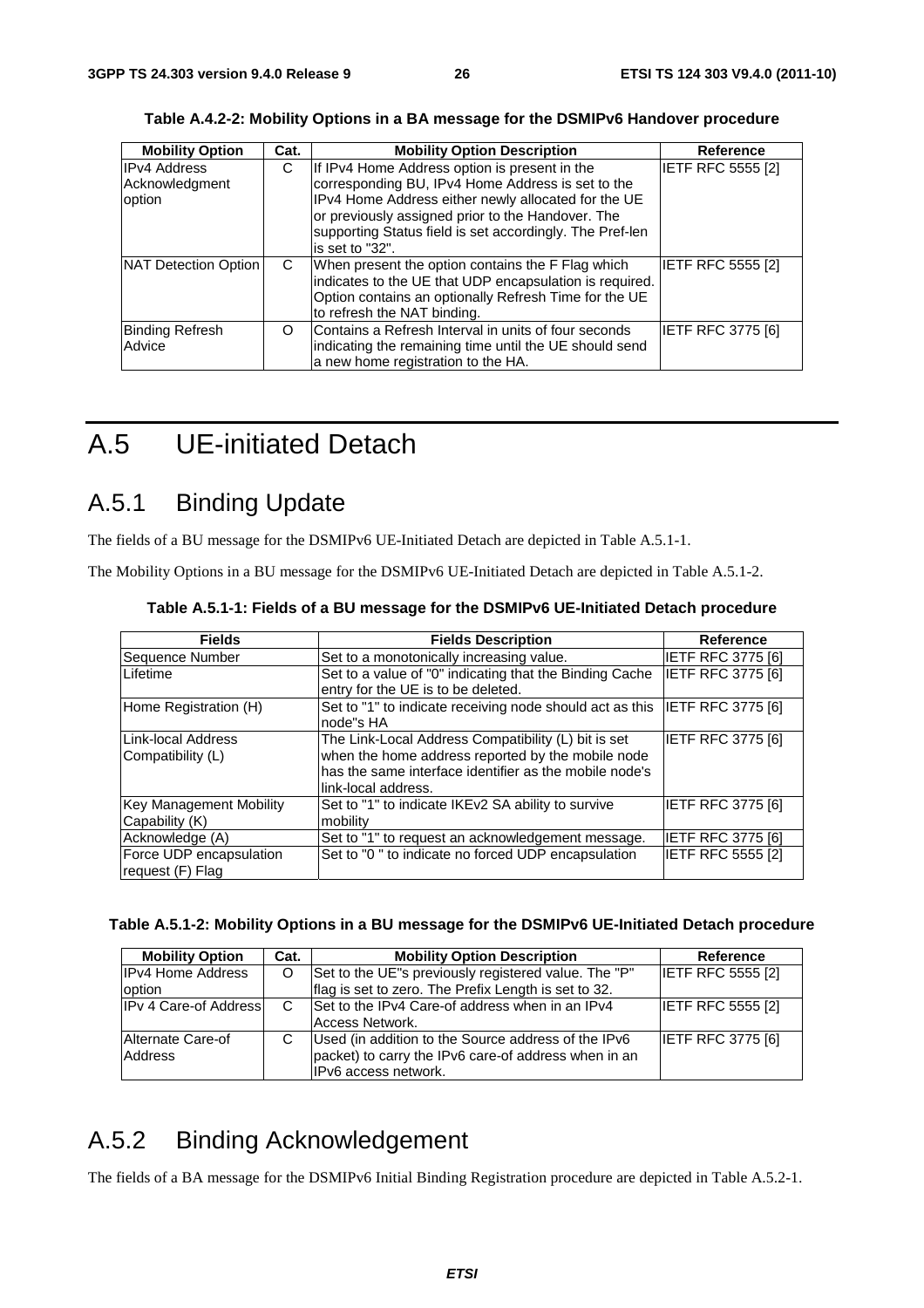The Mobility Options in a BA message for the DSMIPv6 Initial Binding Registration procedure are depicted in Table A.5.2-2.

| <b>Fields</b>                                    | <b>Fields Description</b>                                                                                                                                                                   | <b>Reference</b>         |
|--------------------------------------------------|---------------------------------------------------------------------------------------------------------------------------------------------------------------------------------------------|--------------------------|
| <b>Status</b>                                    | Set to indicate the result.                                                                                                                                                                 | <b>IETF RFC 3775 [6]</b> |
| <b>Key Management Mobility</b><br>Capability (K) | Set as per HA ability to support the feature of updating IETF RFC 3775 [6],<br>the IKE SA based on Binding Update processing                                                                | <b>IETF RFC 5555 [2]</b> |
| Sequence Number                                  | Set to the value received in the corresponding Binding IIETF RFC 3775 [6]<br>Update or the last accepted sequence number in the<br>case of Status 135 ("Sequence Number out of<br>window"). |                          |
| Lifetime                                         | Set to "0".                                                                                                                                                                                 | IETF RFC 3775 [6]        |

**Table A.5.2-1: Fields of a BA message for the DSMIPv6 UE-Initiated Detach procedure** 

#### **Table A.5.2-2: Mobility Options in a BA message for the DSMIPv6 UE-Initiated Detach procedure**

| <b>Mobility Option</b>   | Cat. | <b>Mobility Option Description</b>                                                                                 | Reference                |
|--------------------------|------|--------------------------------------------------------------------------------------------------------------------|--------------------------|
| <b>IPv4Address</b>       |      | If present in the BU the IPv4 Home Address is set to                                                               | <b>IETF RFC 5555 [2]</b> |
| Acknowledgment<br>option |      | the IPv4 Home Address that is now de-registered. The<br>pref-len is set to "32" and the supporting Status field is |                          |
|                          |      | set accordingly.                                                                                                   |                          |

### A.6 Network-initiated detach

### A.6.1 Binding Revocation Indication Message

The fields of a Binding Revocation Indication message for the Network-Initiated Detach are depicted in table A.6.1-1.

|  |  | Table A.6.1-1: Fields of a BRI message for the Network-Initiated Detach procedure |
|--|--|-----------------------------------------------------------------------------------|
|  |  |                                                                                   |

| <b>Fields</b>             | <b>Fields Description</b>                              | <b>Reference</b> |
|---------------------------|--------------------------------------------------------|------------------|
| B.R. Type                 | Set to "1" to indicate B.R.I.                          | draft-ietf-mext- |
|                           |                                                        | binding-         |
|                           |                                                        | revocation [19]  |
| Sequence Number           | Set to a monotonically increasing value and is used to | draft-ietf-mext- |
|                           | match with the returned Binding Revocation             | binding-         |
|                           | Acknowledge                                            | revocation [19]  |
| <b>Revocation Trigger</b> | Set to "1"                                             | draft-ietf-mext- |
|                           |                                                        | binding-         |
|                           |                                                        | revocation [19]  |
| Proxy Binding (P)         | Set to "0"                                             | draft-ietf-mext- |
|                           |                                                        | binding-         |
|                           |                                                        | revocation [19]  |
| Global (G)                | Set to "0"                                             | draft-ietf-mext- |
|                           |                                                        | binding-         |
|                           |                                                        | revocation [19]  |
| IPv4 HoA Binding Only (V) | Set to "0"                                             | draft-ietf-mext- |
|                           |                                                        | binding-         |
|                           |                                                        | revocation [19]  |

### A.6.2 Binding Revocation Acknowledgement

The fields of a BRA message for the Network-Initiated Detach procedure are depicted in Table A.6.2-1.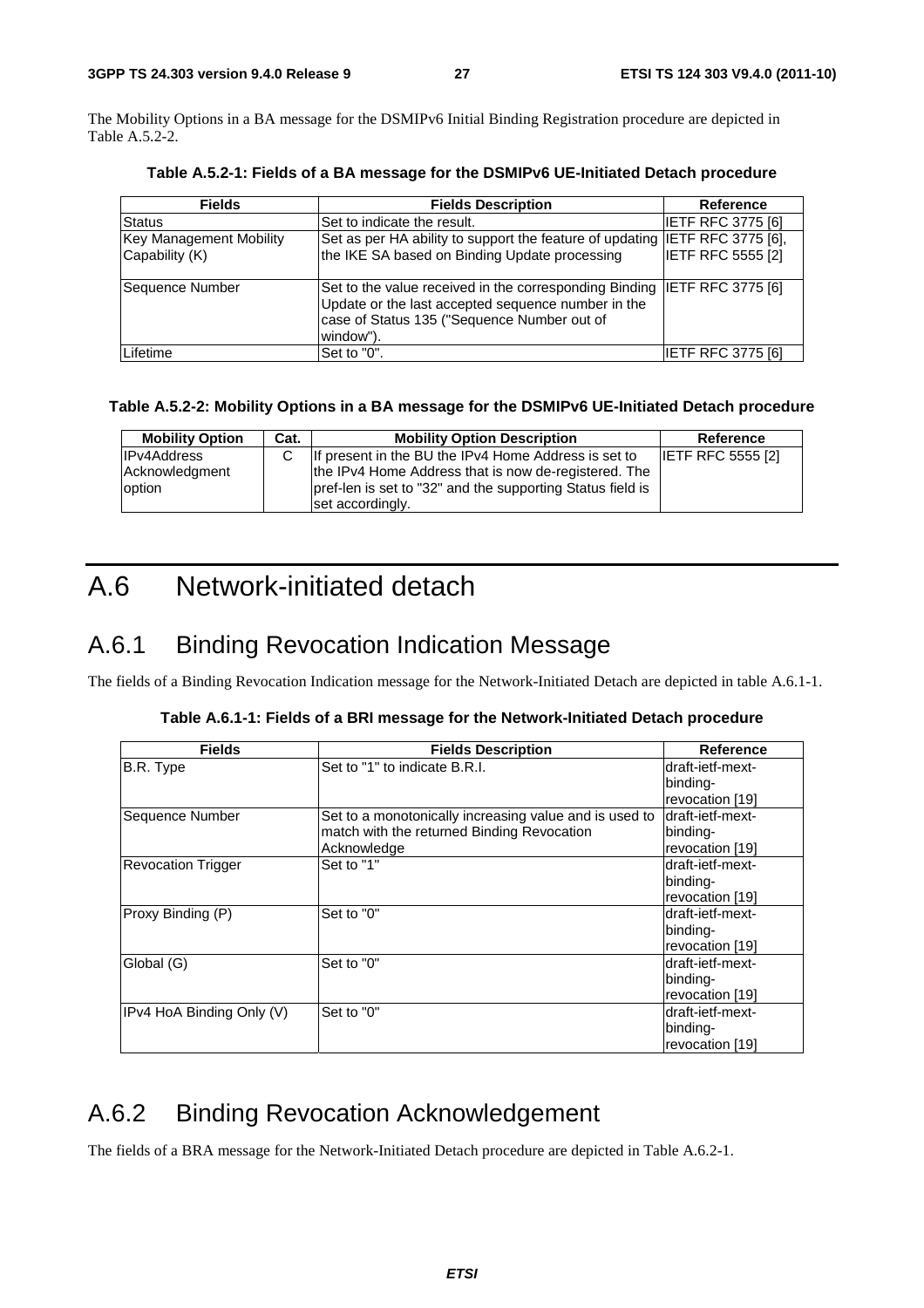| <b>Fields</b>               | <b>Fields Description</b>                                                                                       | <b>Reference</b>                                 |
|-----------------------------|-----------------------------------------------------------------------------------------------------------------|--------------------------------------------------|
| B.R. Type                   | Set to "2" to indicate B.R.A.                                                                                   | Draft-ietf-mext-<br>binding-                     |
|                             |                                                                                                                 | revocation [19]                                  |
| Sequence Number             | Set to the value received in the corresponding BRI.                                                             | draft-ietf-mext-<br>binding-<br>revocation [19]  |
| <b>Status</b>               | Indicates the result of the BRI.                                                                                | ldraft-ietf-mext-<br>binding-<br>revocation [19] |
| Proxy Registration Flag (P) | Set to "0" to indicate that the Binding Revocation<br>Acknowledgment is NOT for a proxy MIPv6 binding<br>entry. | draft-ietf-mext-<br>binding-<br>revocation [19]  |
| Global (G)                  | Set to "0"; the same value as for the BRI.                                                                      | draft-ietf-mext-<br>binding-<br>revocation [19]  |
| IPv4 HoA Binding Only (V)   | Set to "0"                                                                                                      | draft-ietf-mext-<br>binding-<br>revocation [19]  |

**Table A.6.2-1: Fields of a BRA message for the Network-Initiated Detach procedure** 

## A.7 Void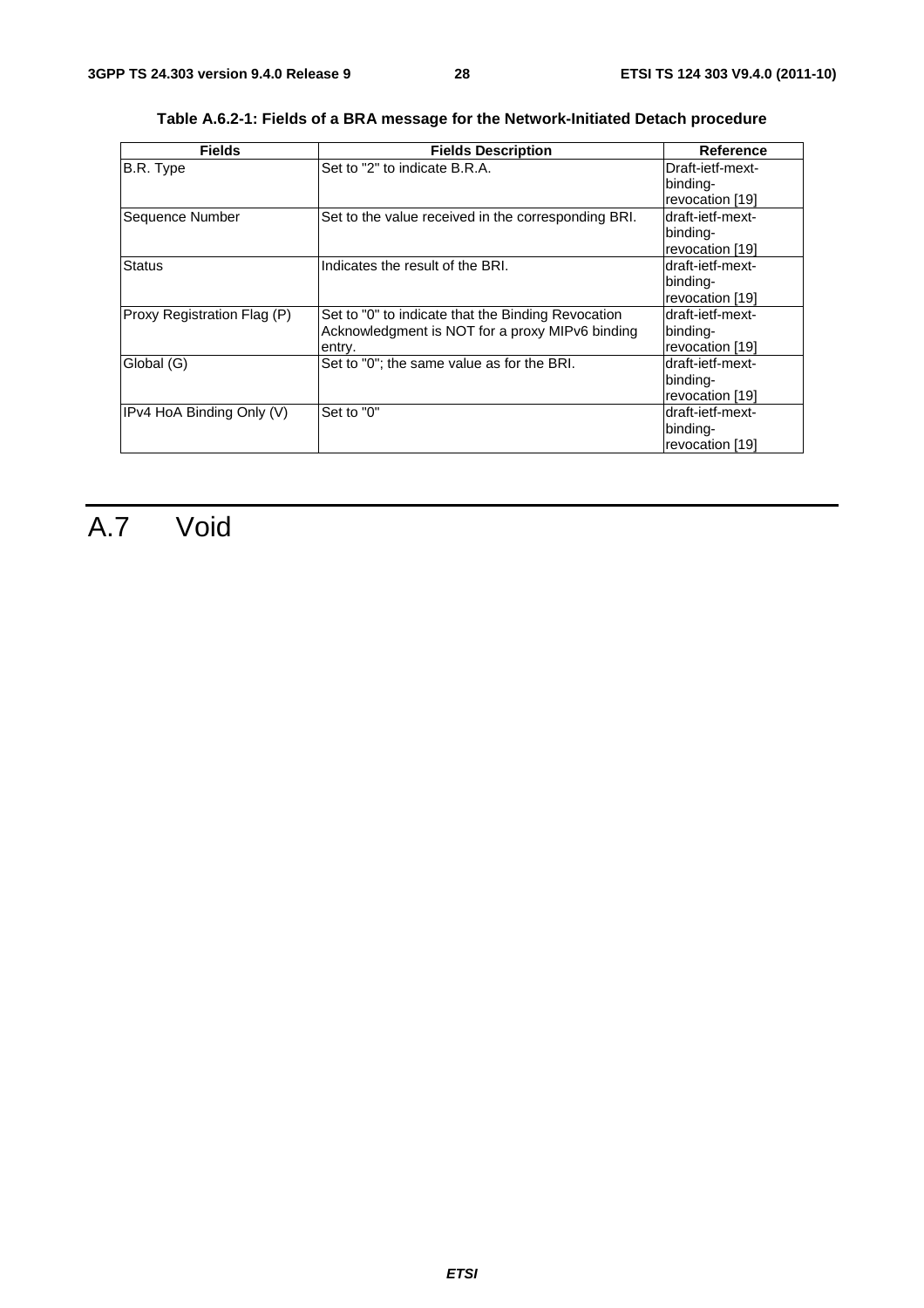### Annex B (normative): Extensions specific to the present document

### B.1 PDN Identifier notify payload

The format of the PDN Identifier notify payload is shown in figure B-1-1.

The PDN Identifier notify payload type is 40960. The length of the PDN Identifier notify payload is 21 octets. The IPv6 Home Network Prefix contains the IPv6 prefix of a PDN connection. The Prefix Length field indicates the length of the prefix contained in IPv6 Home Network Prefix field.

The other fields are defined by IETF RFC 4306 [28].



#### **Figure B.1-1: PDN Identifier notify payload format**

NOTE: As the notify payload notifies information relating an IKE\_SA, SPI Size field is set to 0 and there is no Security Parameter Index field.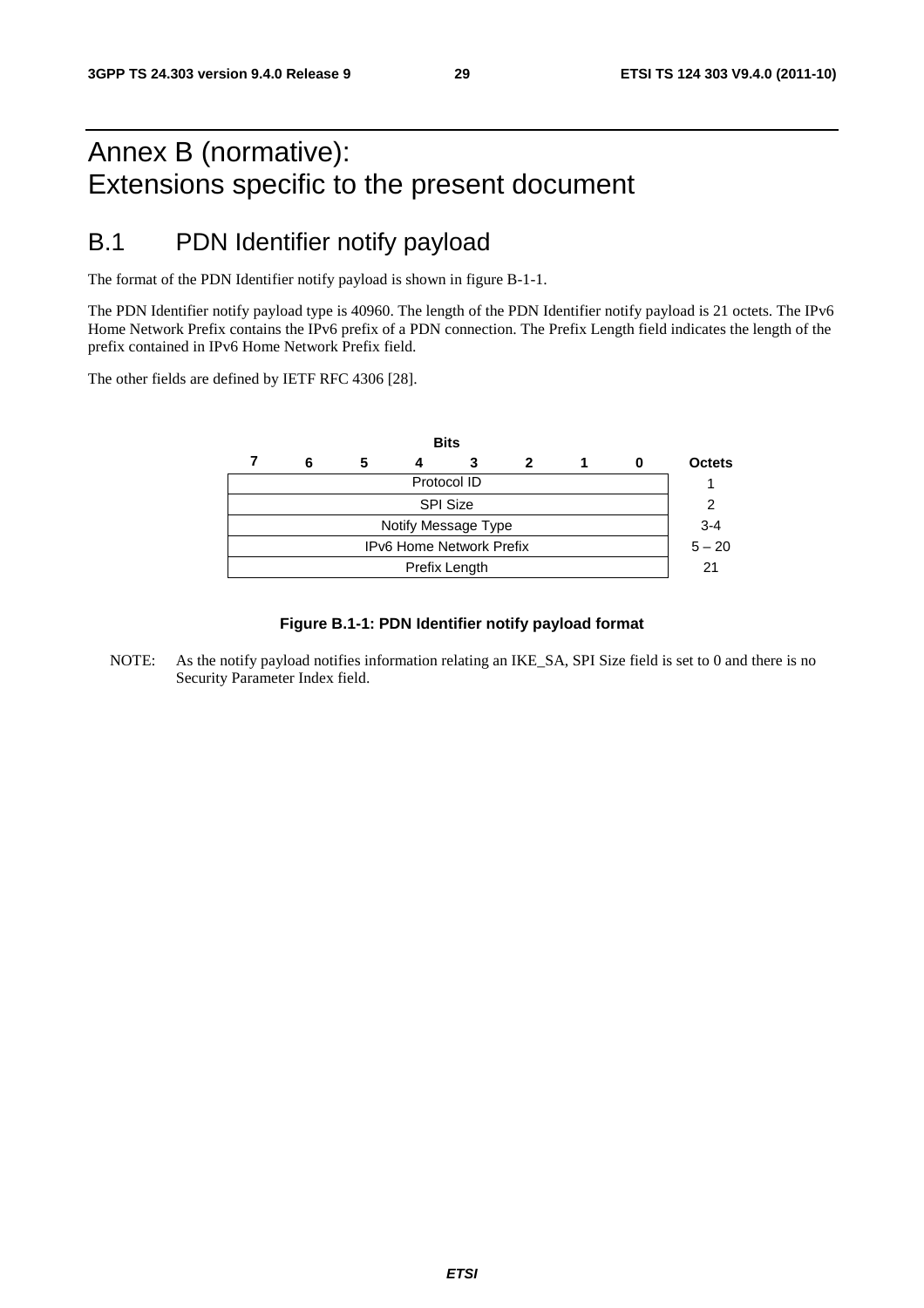### Annex C (informative): Change history

| <b>Date</b> | TSG #            | TSG Doc. CR   |          | Rev | Subject/Comment                                                                                                                                                                                                         | Old   | <b>New</b> |
|-------------|------------------|---------------|----------|-----|-------------------------------------------------------------------------------------------------------------------------------------------------------------------------------------------------------------------------|-------|------------|
| 01-2008     |                  |               |          |     | Version 0.0.0 Editor's internal draft                                                                                                                                                                                   |       | 0.0.0      |
| 02-2008     | CT1 #51          |               |          |     | Includes the following contributions agreed in CT1 #51:<br>C1-080436, C1-080437                                                                                                                                         | 0.0.0 | 0.1.0      |
| 02-2008     | CT1 #51bis       |               |          |     | Includes the following contributions agreed in CT1<br>#51bis:                                                                                                                                                           | 0.1.0 | 0.2.0      |
|             |                  |               |          |     | C1-080770, C1-080776, C1-080791.                                                                                                                                                                                        |       |            |
| 02-2008     | Email-<br>review |               |          |     | Editorial/style corrections in the clean version                                                                                                                                                                        | 0.2.0 | 0.2.1      |
| 04-2008     | CT1 #52          |               |          |     | Includes the following contributions agreed in CT1 #52:<br>C1-080954, C1-080959, C1-080960, C1-081213, C1-<br>081232, C1-081398, C1-081399, C1-081400, C1-<br>081401, C1-081402, C1-081419                              | 0.2.1 | 0.3.0      |
| 04-2008     | Email-<br>review |               |          |     | Editorial/style corrections in the clean version                                                                                                                                                                        | 0.3.0 | 0.3.1      |
| 05-2008     | CT1 #53          |               |          |     | Includes the following contributions agreed in CT1 #53:<br>C1-081590, C1-081594, C1-081693, C1-082079, C1-<br>082080, C1-082082, C1-082083, C1-082084, C1-<br>082063                                                    | 0.3.1 | 0.4.0      |
| 05-2008     | Email-<br>review |               |          |     | Editorial clean-up                                                                                                                                                                                                      | 0.4.0 | 0.4.1      |
| 05-2008     |                  |               |          |     | Version 1.0.0 to be presented to CT-40 created by MCC                                                                                                                                                                   | 0.4.1 | 1.0.0      |
| 07-2008     | CT1 #54          |               |          |     | Includes the following contributions agreed in CT1 #54:<br>C1-082122, C1-082364, C1-082368, C1-082693, C1-<br>082694, C1-082698, C1-082699, C1-082700 and C1-<br>082808                                                 | 1.0.0 | 1.1.0      |
| 08-2008     | CT1 #55          |               |          |     | Includes the following contributions agreed in CT1 #55:<br>C1-082827, C1-082828, C1-082989, C1-083003, C1-<br>083004, C1-083486, C1-083488, C1-083524 and C1-<br>083601                                                 | 1.1.0 | 1.2.0      |
| 10-2008     | CT1 #55bis       |               |          |     | Includes the following contributions agreed in CT1<br>#55bis: C1-083858, C1-083861, C1-084384, C1-<br>084454, C1-084455, C1-084457, C1-084458, C1-<br>084460, C1-084461, C1-084553, C1-084563, C1-<br>084564, C1-084565 | 1.2.0 | 1.3.0      |
| 11-2008     | CT1 #56          |               |          |     | Includes the following contributions agreed in CT1 #56:<br>C1-084692, C1-084693, C1-085379, C1-085517                                                                                                                   | 1.3.0 | 1.4.0      |
| 11-2008     | E-mail<br>review |               |          |     | Editorial clean-up                                                                                                                                                                                                      | 1.4.0 | 1.4.1      |
| 11-2008     | E-mail<br>review |               |          |     | Editorial clean-up                                                                                                                                                                                                      | 1.4.1 | 1.4.2      |
| 11-2008     | E-mail<br>review |               |          |     | Editorial clean-up                                                                                                                                                                                                      | 1.4.2 | 1.4.3      |
| 11-2008     |                  |               |          |     | Version 2.0.0 created for presentation to CT#42 for<br>approval                                                                                                                                                         | 1.4.3 | 2.0.0      |
| 12-2008     |                  |               |          |     | Version 8.0.0 created after approval in CT#42                                                                                                                                                                           | 2.0.0 | 8.0.0      |
| 03-2009     | CT-43            | CP-<br>090126 | 00011    |     | <b>Binding Update Optimization</b>                                                                                                                                                                                      | 8.0.0 | 8.1.0      |
| 03-2009     | $CT-43$          | CP-<br>090126 | 0003     |     | <b>BRI</b> error correction                                                                                                                                                                                             | 8.0.0 | 8.1.0      |
| 03-2009     | CT-43            | CP-<br>090129 | $0005$ 1 |     | Missing HA Initiated Multiple PDN Detach                                                                                                                                                                                | 8.0.0 | 8.1.0      |
| 03-2009     | CT-43            | CP-<br>090129 | 0007     |     | IPv4 HoA release                                                                                                                                                                                                        | 8.0.0 | 8.1.0      |
| 03-2009     | $CT-43$          | CP-<br>090125 | 0008 1   |     | Align with latest version of internet draft                                                                                                                                                                             | 8.0.0 | 8.1.0      |
| 03-2009     | CT-43            |               |          |     | Editorial cleanup by MCC                                                                                                                                                                                                | 8.0.0 | 8.1.0      |
| 06-2009     | CT-44            | CP-<br>090413 | $0004$ 3 |     | Discovery of the Home Agent address                                                                                                                                                                                     | 8.1.0 | 8.2.0      |
| 06-2009     | CT-44            | CP-<br>090413 | 0011 1   |     | HA discovery via DHCPv6                                                                                                                                                                                                 | 8.1.0 | 8.2.0      |
| 06-2009     | CT-44            | CP-<br>090413 | 0012     |     | Nemo Binding Acknowledgement Status value<br>clarification                                                                                                                                                              | 8.1.0 | 8.2.0      |
| 06-2009     | $CT-44$          | CP-<br>090413 | 0013     |     | Alternate Care-of Address correction                                                                                                                                                                                    | 8.1.0 | 8.2.0      |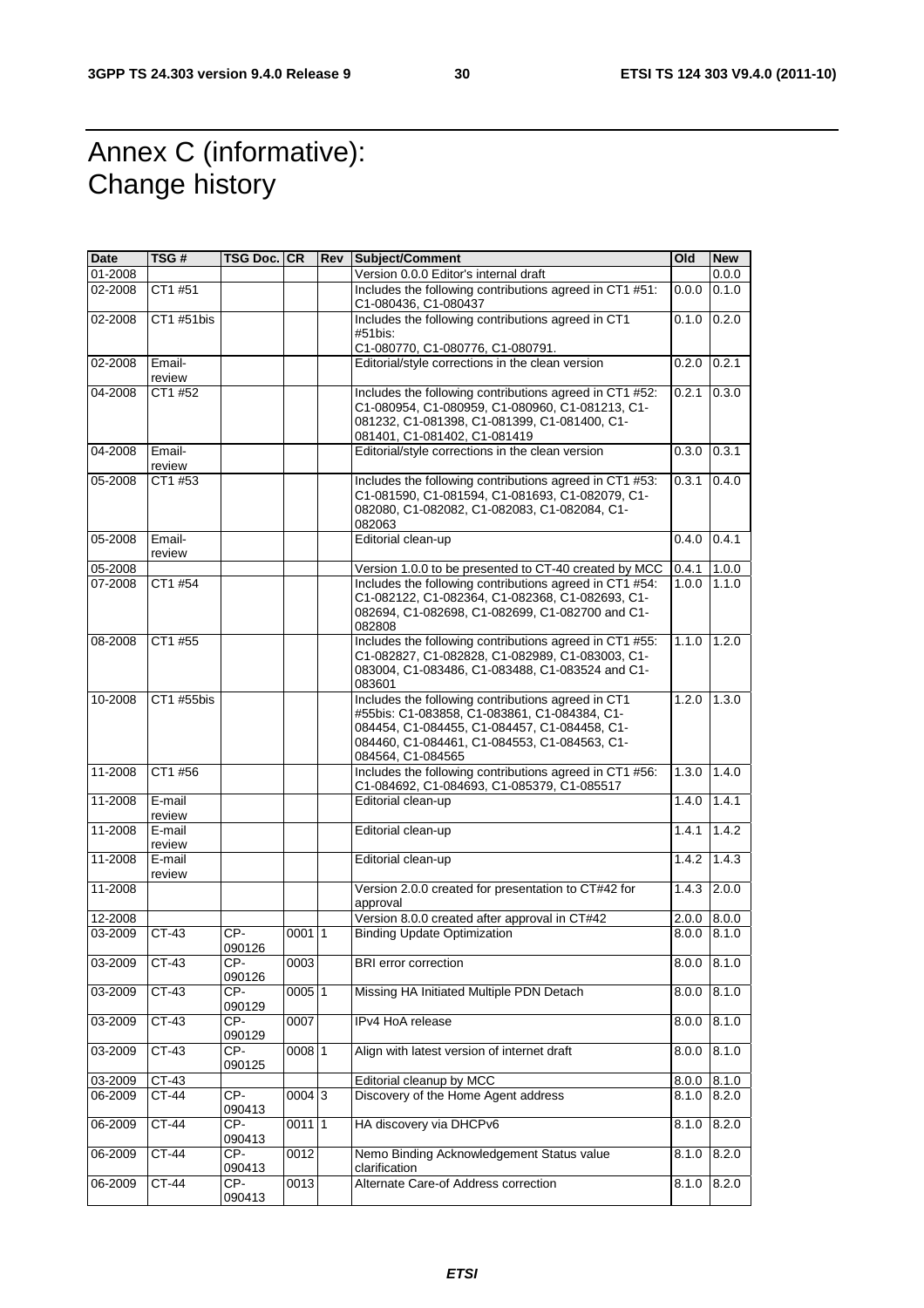| <b>Date</b> | TSG#         | <b>TSG Doc. CR</b> |                     | Rev | Subject/Comment                                                       | Old   | <b>New</b> |
|-------------|--------------|--------------------|---------------------|-----|-----------------------------------------------------------------------|-------|------------|
| 06-2009     | <b>CT-44</b> | CP-<br>090413      | 0014                |     | TLV Header Format flag references                                     | 8.1.0 | 8.2.0      |
| 06-2009     | $CT-44$      | $CP-$<br>090413    | 0016                |     | Update to the Binding Revocation Indication Message<br>8.1.0          |       | 8.2.0      |
| 06-2009     | $CT-44$      | $CP-$<br>090413    | 0017                |     | Clarification of routing header usage                                 | 8.1.0 | 8.2.0      |
| 06-2009     | $CT-44$      | CP-<br>090324      | $0018$ <sub>3</sub> |     | HA reallocation procedure and Home Address request                    | 8.1.0 | 8.2.0      |
| 09-2009     | <b>CT-45</b> | CP-<br>090655      | 0019                |     | DNS lookup at HA discovery based on DHCPv6                            | 8.2.0 | 8.3.0      |
| 09-2009     | $CT-45$      | $CP-$<br>090655    | 002111              |     | Clarification of IPv4 Home Address request                            | 8.2.0 | 8.3.0      |
| 09-2009     | $CT-45$      | CP-<br>090655      | $0023$ 1            |     | Update of TS after DS-MIPv6 RFC availability                          | 8.2.0 | 8.3.0      |
| 09-2009     | $CT-45$      | $CP-$<br>090655    | $0024$ 1            |     | Remove the static HNP configured in LTE capable UE                    | 8.2.0 | 8.3.0      |
| 09-2009     | $CT-45$      | CP-<br>090655      | 0025                |     | IPv4 address acknowledgement option type                              | 8.2.0 | 8.3.0      |
| 09-2009     | $CT-45$      | CP-<br>090655      | 0027                |     | Deletion of SA to the initial HA during HA reallocation<br>procedure  | 8.2.0 | 8.3.0      |
| 12-2009     | $CT-46$      | $CP-$<br>090901    | 0028                |     | RFC5555 missing reference                                             | 8.3.0 | 8.4.0      |
| 12-2009     | $CT-46$      | $CP-$<br>090901    | 0030                |     | A bit in BRI message                                                  | 8.3.0 | 8.4.0      |
| 12-2009     | $CT-46$      | $CP-$<br>090901    | 003111              |     | UE procedures at BRI reception                                        | 8.3.0 | 8.4.0      |
| 12-2009     | $CT-46$      | $CP-$<br>090901    | $0029$ 2            |     | Clarification of Binding Error message                                | 8.4.0 | 9.0.0      |
| 03-2010     | $CT-47$      | $CP-$<br>100107    | $0035$ 1            |     | Multiple PDN connections                                              | 9.0.0 | 9.1.0      |
| 03-2010     | $CT-47$      | $CP-$<br>100107    | 003711              |     | <b>PDN</b> connections                                                | 9.0.0 | 9.1.0      |
| 03-2010     | <b>CT-47</b> | $CP-$<br>100107    | 0039                |     | Reference to redirect RFC                                             | 9.0.0 | 9.1.0      |
| 06-2010     | $CT-48$      | CP-<br>100339      | 0042                |     | Reference Updates                                                     | 9.1.0 | 9.2.0      |
| 06-2010     | $CT-48$      | $CP-$<br>100339    | $0044$ 2            |     | Usage of PDN prefix information with multiple PDNs to<br>the same APN | 9.1.0 | 9.2.0      |
| 09-2010     | $CT-49$      | $CP-$<br>100485    | $0048$ 3            |     | Usage of PDN Identifier notify payload                                | 9.2.0 | 9.3.0      |
| 09-2011     | $CT-53$      | $CP-$<br>110660    | $011\overline{4}$ 2 |     | Correction of Home Agent discovery via DHCPv6                         | 9.3.0 | 9.4.0      |